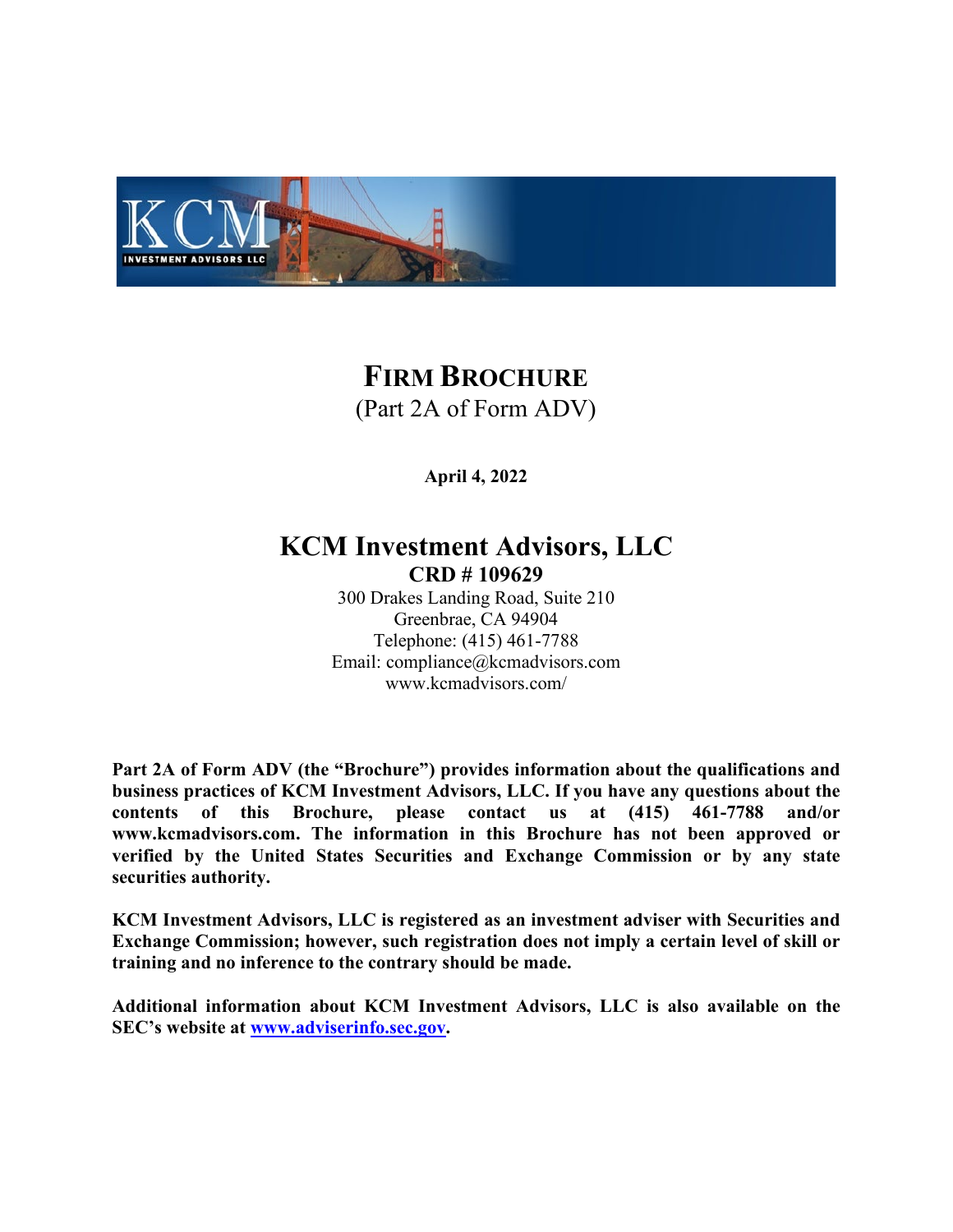# <span id="page-1-0"></span>**ITEM 1: COVER PAGE**

Please refer to previous page.

# <span id="page-1-1"></span>**ITEM 2: MATERIAL CHANGES**

Since the Firm's last filing made on March 31, 2022, the following areas have been updated:

**Item 4** - Advisory Business, to update the Firm's Assets under Management as of December 31, 2021.

**Item 5** – Fees and Compensation, to clarify how the Firm assesses advisory fees.

**Item 10** – Other Financial Industry Activities and Affiliations, removed reference to our CCO.

**Item 12** – Brokerage Practices, added brokers in which we have additional arrangements with.

We have also removed reference to the Cedar Ridge Investors Fund I, LP throughout the Brochure.

KCM encourages each client and our prospective clients to read this Brochure in its entirety prior to engaging KCM for any advisory services.

Pursuant to SEC rules, KCM will ensure that clients receive a summary of any material changes to this Brochure within 120 days of the close of our fiscal year, along with a copy of this Brochure or an offer to provide the Brochure. As we experience material changes in the future, we will send you a summary of our "Material Changes", along with an offer to provide the Brochure under separate cover. For more information about KCM, please contact us at (415) 461-7788.

Additional information regarding KCM and its investment adviser representatives is on the SEC's website at [https://www.adviserinfo.sec.gov.](http://www.adviserinfo.sec.gov/)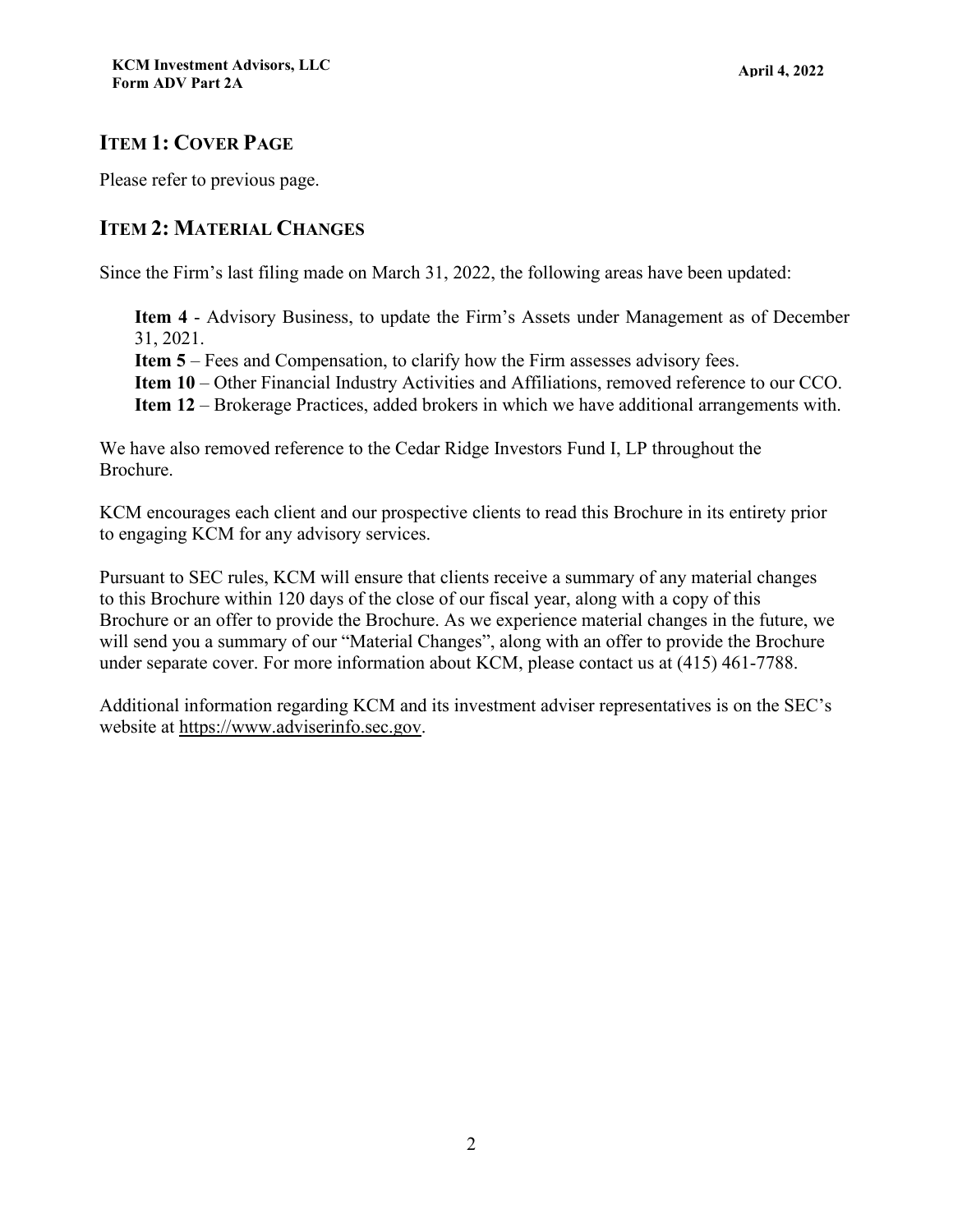# **ITEM 3: TABLE OF CONTENTS**

| Item Number                                                                   | Page |
|-------------------------------------------------------------------------------|------|
|                                                                               |      |
|                                                                               |      |
|                                                                               |      |
|                                                                               |      |
|                                                                               |      |
|                                                                               |      |
|                                                                               |      |
| ITEM 8: METHODS OF ANALYSIS, INVESTMENT STRATEGIES AND RISK OF LOSS  8        |      |
|                                                                               |      |
| ITEM 10: OTHER FINANCIAL INDUSTRY ACTIVITIES AND AFFILIATIONS  11             |      |
| ITEM 11: CODE OF ETHICS, PARTICIPATION OR INTEREST IN CLIENT TRANSACTIONS AND |      |
|                                                                               |      |
|                                                                               |      |
|                                                                               |      |
|                                                                               |      |
|                                                                               |      |
|                                                                               |      |
|                                                                               |      |
|                                                                               |      |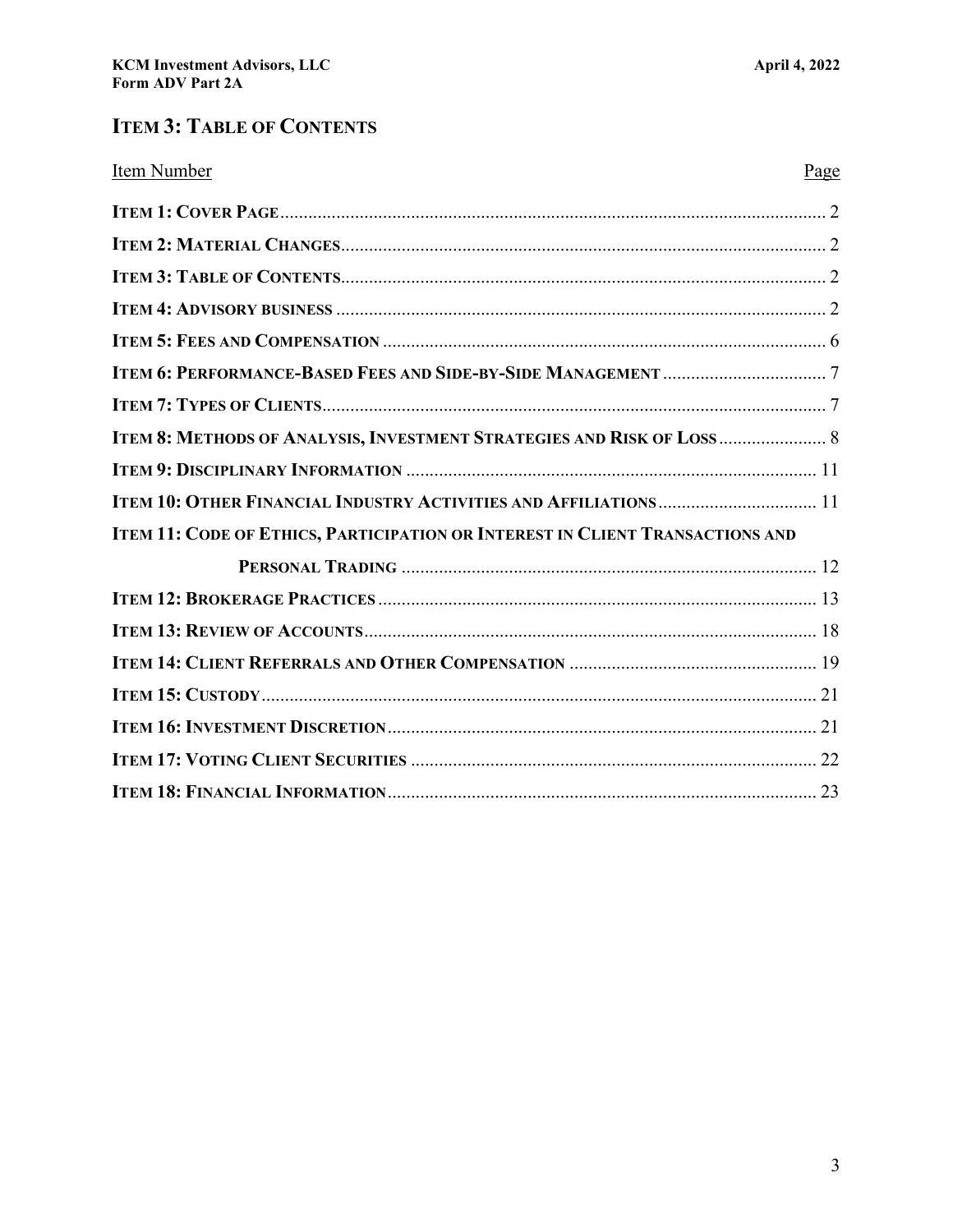## **ITEM 4: ADVISORY BUSINESS**

## *Description of Firm*

KCM Investment Advisors LLC ("KCM") is a San Francisco Bay Area-based Registered Investment Adviser, located in San Rafael, California offering a variety of portfolio solutions. We began managing domestic equity and fixed income accounts in 1996 and now serve a diverse range of clients including high net-worth individuals and families, pensions, corporate, foundations, and endowments from coast to coast.

## *Principal Owners*

KCM is 100% privately held and has no outside ownership. The principal owner of the firm is Jay A. Kellett, who also serves as the Chief Executive Officer ("CEO") and Chief Investment Officer ('CIO").

## *Types of Advisory Services Offered*

#### Investment Advisory Services

KCM provides investment advisory services to its clients. These supervisory services primarily consist of the following activities:

- Creation and management of customized, and structured portfolios based upon the client's investment objectives and restrictions;
- Periodic re-balancing of accounts managed by KCM consistent with the account's investment objectives and restrictions;
- Implementation of the investment strategies by executing portfolio transactions as needed; and
- Furnishing client reports concerning separate account activity, strategy, and performance.

While many clients come to KCM looking for one particular strategy, most individual accounts have chosen to tailor their accounts with a customized combination of equities, investment quality fixed income, preferred stocks and exchange-traded funds (ETFs). While not typical, on rare and special occasions, and when appropriate for the particular client, Portfolio Managers of KCM can or will recommend investment in open and closed-end mutual funds.

KCM's investment advisory services are comprised of two stages. During the first stage, KCM gathers essential information from the client in order to conduct an analysis of the client's current investment situation. At the conclusion of this assessment, KCM will make certain investment recommendations based upon its findings and the client's expressed needs. In stage two, KCM will implement those agreed upon recommendations and actively manage the client's account.

After the client discusses the proposed recommendations by KCM, KCM will implement such recommendations as mutually agreed upon. The client will receive those advisory services as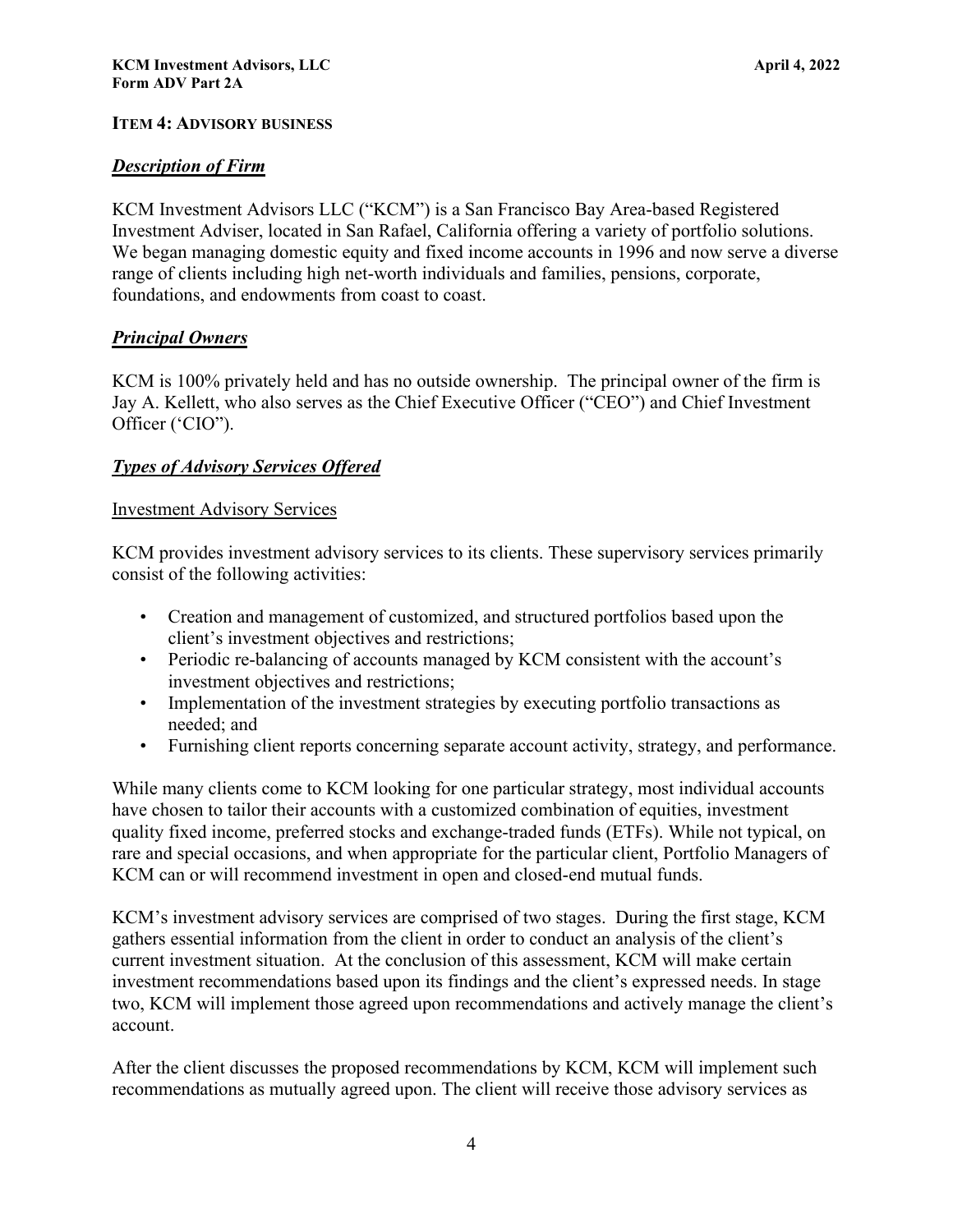outlined within KCM's investment advisory agreement.

KCM manages all client assets on a fully discretionary basis. In exercising full discretionary authority KCM selects, without first obtaining client's permission: the securities to be bought and sold; the amounts of securities to be transacted and whether it will be individually or block traded.

KCM selects investments based on analysis performed by KCM, and once implemented, are monitored to ensure the investments continue to meet KCM's overall investment objective and criteria. For investment selection, KCM advises on investments based upon research of market data and ongoing market and performance analytics. Once this fundamental analysis is completed, securities can be added to client portfolios and thereafter, are continuously monitored for imbalances or shifts.

#### *Advisory Agreements*

Prior to engaging KCM to provide investment advisory services, the client will be required to enter into one or more written agreements with KCM setting forth the terms and conditions under which KCM shall render its services (collectively the "Agreement").

In accordance with Rule 204-3 under the Investment Advisers Act of 1940, as amended ("Advisers Act"), KCM will provide a brochure and one or more brochure supplements to each client or prospective client prior to or contemporaneously with the execution of an investment advisory agreement.

The Agreement between KCM and the client will continue in effect until terminated by either party pursuant to the terms of the Agreement. KCM''s fee shall be prorated through the date of termination as defined in the Agreement and any remaining balance shall be charged or refunded to the client, as appropriate, in a timely manner.

Neither KCM nor the client can assign the Agreement without the consent of the other party. Transactions that do not result in a change of actual control or management of KCM shall not be considered an assignment.

## *Amount of Client Assets Managed*

As of December 31, 2021, the following represents the amount of client assets under management by KCM on a discretionary and non-discretionary basis:

| Type of Account   | <b>Assets Under Management</b> |  |
|-------------------|--------------------------------|--|
|                   | (''AIJM'')                     |  |
| Discretionary     | \$5,327,281,704                |  |
| Non-Discretionary | \$0                            |  |
| Total:            | \$5,327,281,704                |  |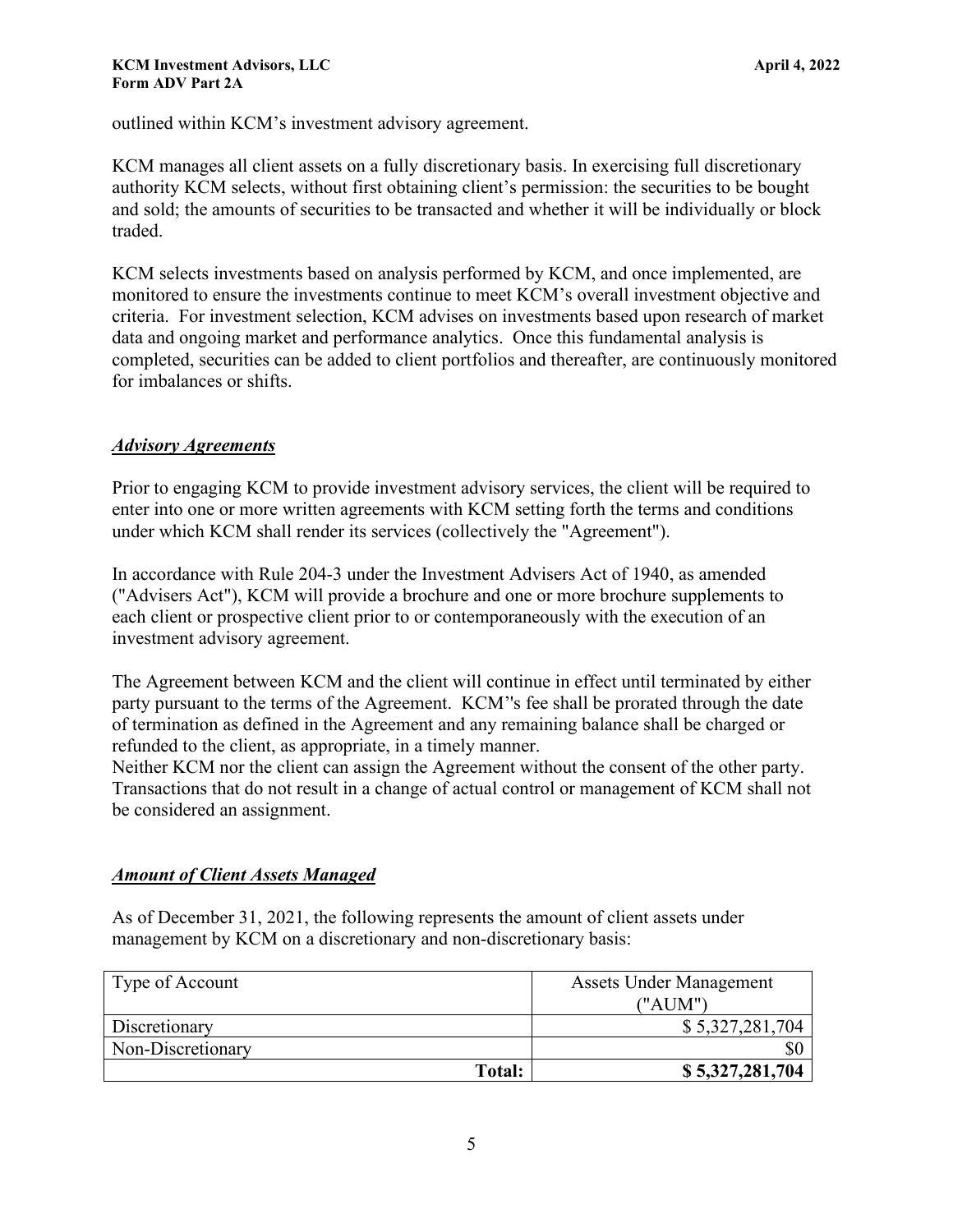## <span id="page-5-0"></span>**ITEM 5: FEES AND COMPENSATION**

#### Fees for Investment Advisory Services

KCM provides professional management of stock and bond portfolios, for a fee based on the market values of the portfolios at the end of each quarter, payable quarterly, in arrears. Adviser's fees are negotiable. No particular ranges have been pre-established concerning accounts that are the subject of negotiated fees. Adviser's basic annual fee structure is:

| Cash Management                       | $0.50\%$ |
|---------------------------------------|----------|
| Investment Grade Fixed Income         | 0.50%    |
| Equities, ADRs, ETFs, ETNs            | $0.90\%$ |
| Open and Closed-End Mutual Funds,     | $0.90\%$ |
| Preferred Stock and Hybrid Securities | $0.90\%$ |

Investment advisory fees are billed quarterly generally in arrears based upon the market value of the account at the end of the current quarter. In some cases, a client is also billed for the balance of the quarter in which his account was opened in addition to the following full quarter. The term "quarter" refers to either a calendar quarter or the client's fiscal quarter. The initial quarterly fee for new clients is pro-rated based upon the date the account is opened. Clients of KCM are subject to a 30-day termination fee based upon assets under management at the date of termination. This fee can or will be charged at the sole discretion of the Adviser.

Fees will be debited directly from client accounts however, in certain case by case instances and where pre-arranged with the concurrence of KCM, clients are provided the option to have their fees billed separately.

Advisory fees are negotiable and arrangements with any particular client can differ from those described above. In addition, for family and friends of the Firm, the Firm can, in its sole discretion, reduce or waive management fees in their entirety. There are no fees payable before service is provided. Clients and/or KCM can terminate the investment advisory contract upon 30-day written notice. KCM does not provide clients advice as to the tax deductibility of its advisory fees. Clients are directed to consult a tax professional to determine the potential tax deductibility of our fees.

Special circumstances can or will cause fees to vary from the above schedule. KCM will "Household" accounts, based on the address of record for each account, in order to combine assets under management, which in turn, could lower the management fee assessed by KCM.

KCM at times, will not charge a fee to small accounts of a client because of the fee the client is paying on the total relationship. KCM reserves the right to negotiate fees with clients. KCM, in its sole discretion, reserves the right to change fee schedules, lower, fees than those described above with the consent and acceptance by Client. Some of KCM's clients may have differing fee schedules than those described above based on when they entered into an advisory agreement with KCM.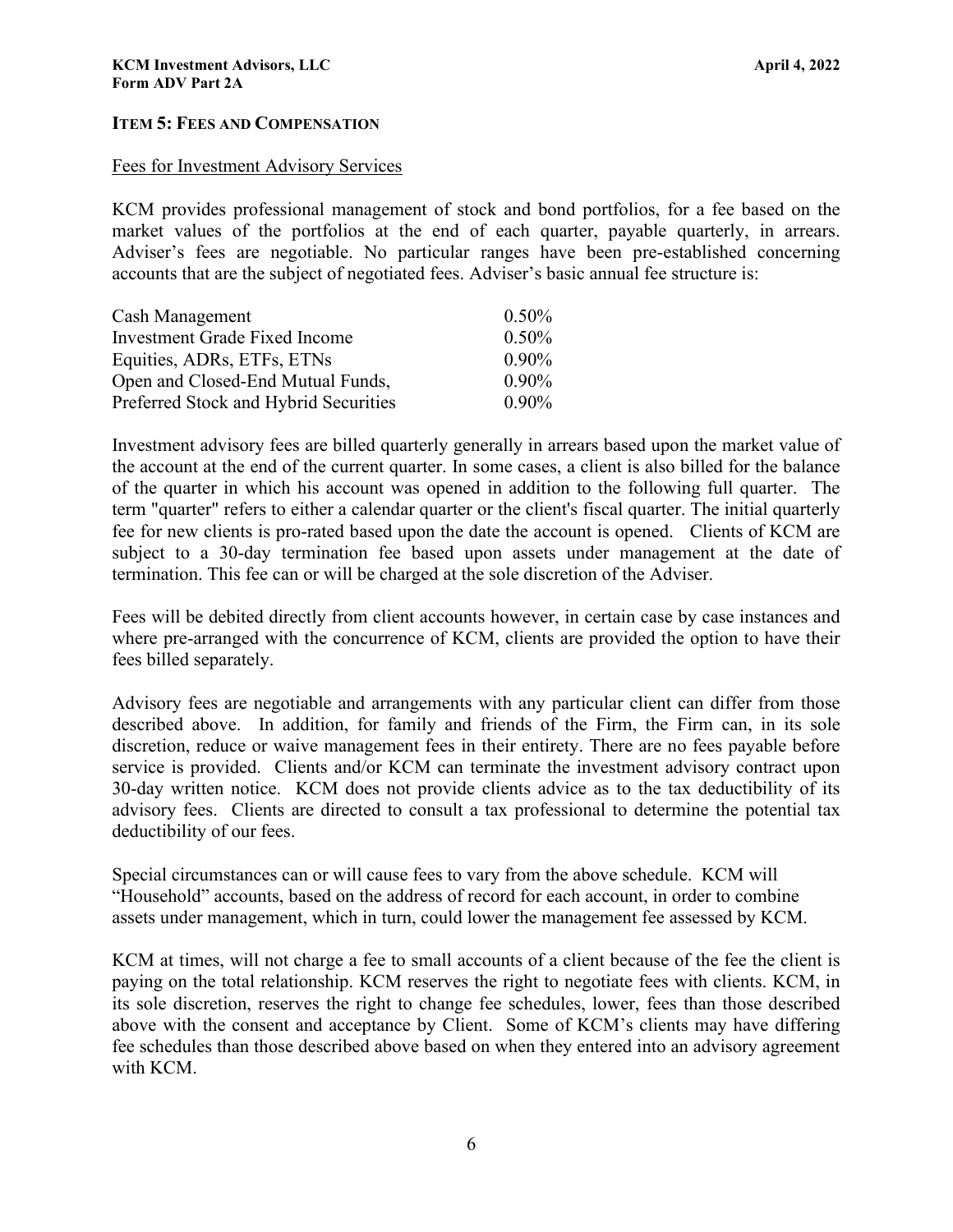*KCM reserves the right and can at its discretion charge lower fees than those agreed to and as described in the IMA (Investment Management Agreement). Cash and other asset classes can be charged at a lower rate, or no rate at all depending on certain client circumstance and other portfolio considerations. Further, KCM can adjust rates down (reduce) from the IMA rates without explicit written consent of Client.* 

KCM's fees are exclusive of brokerage commissions, transaction fees, and other related costs and expenses which shall be incurred by the client. Such costs are exclusive of and in addition to KCM's fee, and KCM does not receive any portion of these costs. Please refer to Item 12 of this brochure regarding KCM's brokerage practices and the factors that KCM considers in selecting or recommending broker-dealers for client transactions and determining the reasonableness of their compensation. Furthermore, clients whose assets are invested in ETFs (Exchange Traded Funds), ETNs, (Exchange Traded Notes), Mutual Funds, and Money Market Accounts where a management fee is assessed as an expense, are in effect, paying two advisory fees. First, clients pay a regular quarterly fee on the money value of total assets under KCM's management, which includes the assets that are invested in the aforementioned funds. In addition, clients pay another fee to the investment adviser or sponsor of the fund based upon the amount of their investment in that fund.

## <span id="page-6-1"></span><span id="page-6-0"></span>**ITEM 6: PERFORMANCE-BASED FEES AND SIDE-BY-SIDE MANAGEMENT**

KCM does not have any performance fee arrangements. If in the future KCM were to enter into such a fee arrangement with qualified clients, we will structure any performance or incentive fee arrangement subject to Section 205(a)(1) of the Investment Advisers Act of 1940.

# **ITEM 7: TYPES OF CLIENTS**

## *Description*

.

KCM provides portfolio management services to high-net-worth individuals, corporate pension and profit-sharing plans, charitable institutions, foundations, endowments, and trust program either through direct contract or through relationships with outside wealth managers and wrap sponsors.

## *Conditions for Managing Accounts*

KCM generally has a minimum account size of \$1,000,000 for opening a direct account, based on the product in which the client invests, subject to negotiations.

KCM presently acts and/or reserves the right in the future to act as a Sub-Advisor for other Investment Consultants, Investment Advisors, Registered Investment Advisers and to various broker and broker-dealers as a preferred provider or managed account provider. KCM has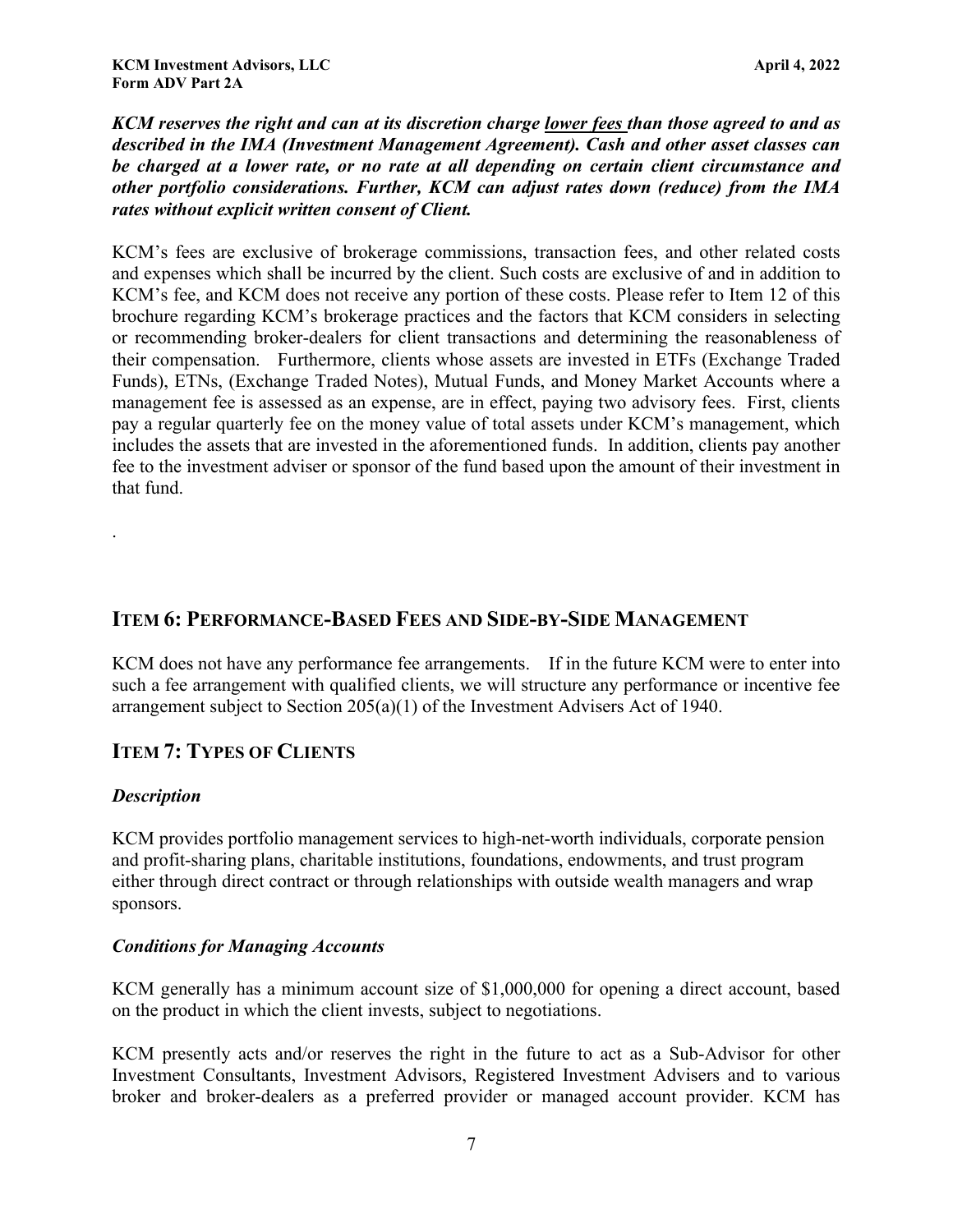agreements with certain outside and independent firms whereby KCM agrees to manage accounts, which select KCM as an investment adviser. Under these agreements, the client typically will pay a single fee based on a percentage of assets under management. In some arrangements the client has a separate agreement with KCM and pays KCM separately. In other arrangements, the client will pay one fee to the referring broker or adviser which would include consulting, manager search, performance measurement, custodial services with a single fee based on a percentage of assets under management. In some programs, brokerage commissions can be included in the single fee.

## <span id="page-7-0"></span>**ITEM 8: METHODS OF ANALYSIS,INVESTMENT STRATEGIES AND RISK OF LOSS**

## *Methods of Analysis*

Every method of analysis has its own inherent risks. To perform an accurate market analysis KCM must have access to current/new market information. KCM has no control over the dissemination rate of market information; therefore, unbeknownst to KCM, certain analyses can be compiled with outdated market information, severely limiting the value of KCM's analysis. Furthermore, an accurate market analysis can only produce a forecast of the direction of market values. There can be no assurances that a forecasted change in market value will materialize into actionable and/or profitable investment opportunities.

In analyzing exchange-traded funds ("ETFs"), individual equity securities ("stocks"), and individual bonds, KCM will use various sources of information, including data provided by research providers, ETF, and other online and subscription resources. We cannot guarantee that any such strategy or analysis will prove profitable or successful.

Both fundamental and quantitative valuation factors are considered in establishing positions in securities and in monitoring their progress. KCM is keenly interested in the future prospects of the company and the industry in which it competes.

## *Investment Strategies*

KCM's primary investment strategies - Long Term Purchases, Short Term Purchases, and Trading are fundamental investment strategies. However, every investment strategy has its own inherent risks and limitations. For example, longer term investment strategies require a longer investment time period to allow for the strategy to potentially develop. Shorter term investment strategies require a shorter investment time period to potentially develop but, as a result of more frequent trading, can incur higher transactional costs when compared to a longer-term investment strategy. Trading, an investment strategy that requires the purchase and sale of securities within a thirty (30) day investment time period, involves a very short investment time period but will incur higher transaction costs when compared to a short-term investment strategy and substantially higher transaction costs than a longer-term investment strategy.

Please Note: Investment Risk. Different types of investments involve varying degrees of risk,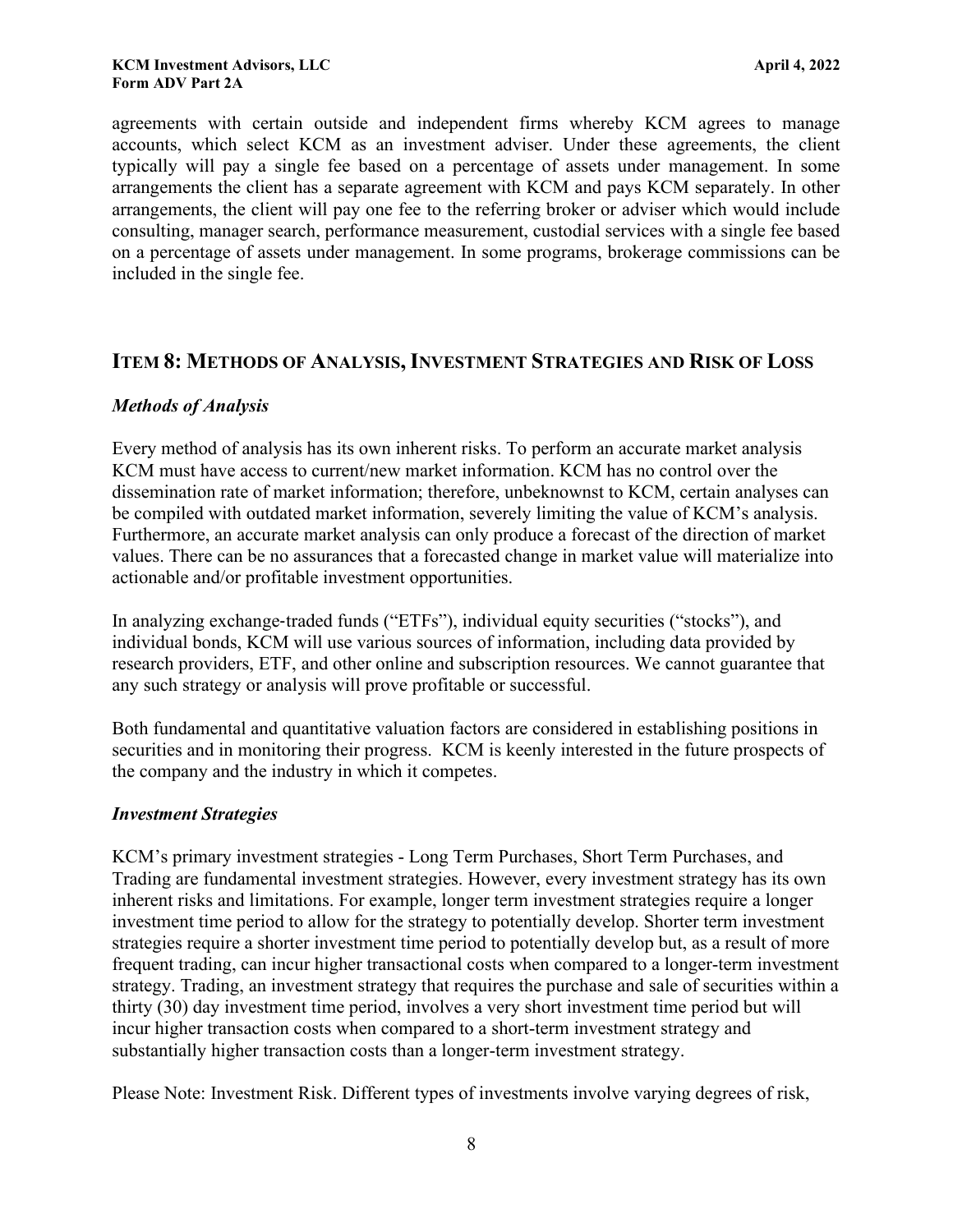and it should not be assumed that future performance of any specific investment or investment strategy (including the investments and/or investment strategies recommended or undertaken by KCM) will be profitable or equal any specific performance level(s).

Currently, KCM primarily allocates client investment assets among various stocks, ETFs, and individual bonds, on a discretionary basis in accordance with the client's designated investment objective(s). As stated above in Item 4, while not typical, on rare and special occasions, and when appropriate for the particular client, Portfolio Managers of KCM can or will recommend investment in open and closed-end mutual funds.

KCM generally uses diversification to optimize the risk and potential return of a portfolio. More specifically, we expect to utilize multiple asset classes, investment styles, market capitalizations, sectors, and regions to provide diversification.

KCM's general investment strategy is to seek a total return proportionate with the level of risk the client decides to take. We assist each client in developing an investment plan, by seeking to understand the client's general financial situation, investment objectives, liquidity needs, time horizon, return objective, and risk tolerance, as well as any special considerations and/or restrictions the client chooses to place on the management of the client accounts. Based on this information, we determine the securities that comprise each client's portfolio and then make investment strategy recommendations that are consistent with the client's investment plan.

Client portfolios with similar investment objectives and asset allocation goals can at times, own the same or different securities. Income tax factors also influence KCM's investment decisions (however, note that KCM does not give tax advice).

Each portfolio will maintain a target asset allocation. Generally, we review client portfolios periodically to evaluate how closely the actual allocation matches the target allocation. When we consider the variance excessive, we will take appropriate actions (by buying or selling securities) to bring the actual allocation within acceptable range of the target allocation. We refer to this process as "rebalancing." The process of rebalancing offers a systematic process to buy or sell securities when investment categories (asset classes) vary from their target allocation.

KCM believes that superior investment results are driven by capitalizing on market mispricings. For both equity, fixed income and balanced portfolios, KCM employs what it considers are the strengths of fundamental, technical and cyclical macro analysis.

## *Risk of Loss*

Prior to opening an account with KCM, each client should carefully consider:

- That investing in securities involves risk of loss, which clients should be prepared to bear;
- That securities markets experience varying degrees of volatility;
- That over time, the client's assets can fluctuate and at any time be worth more or less than the amount invested; and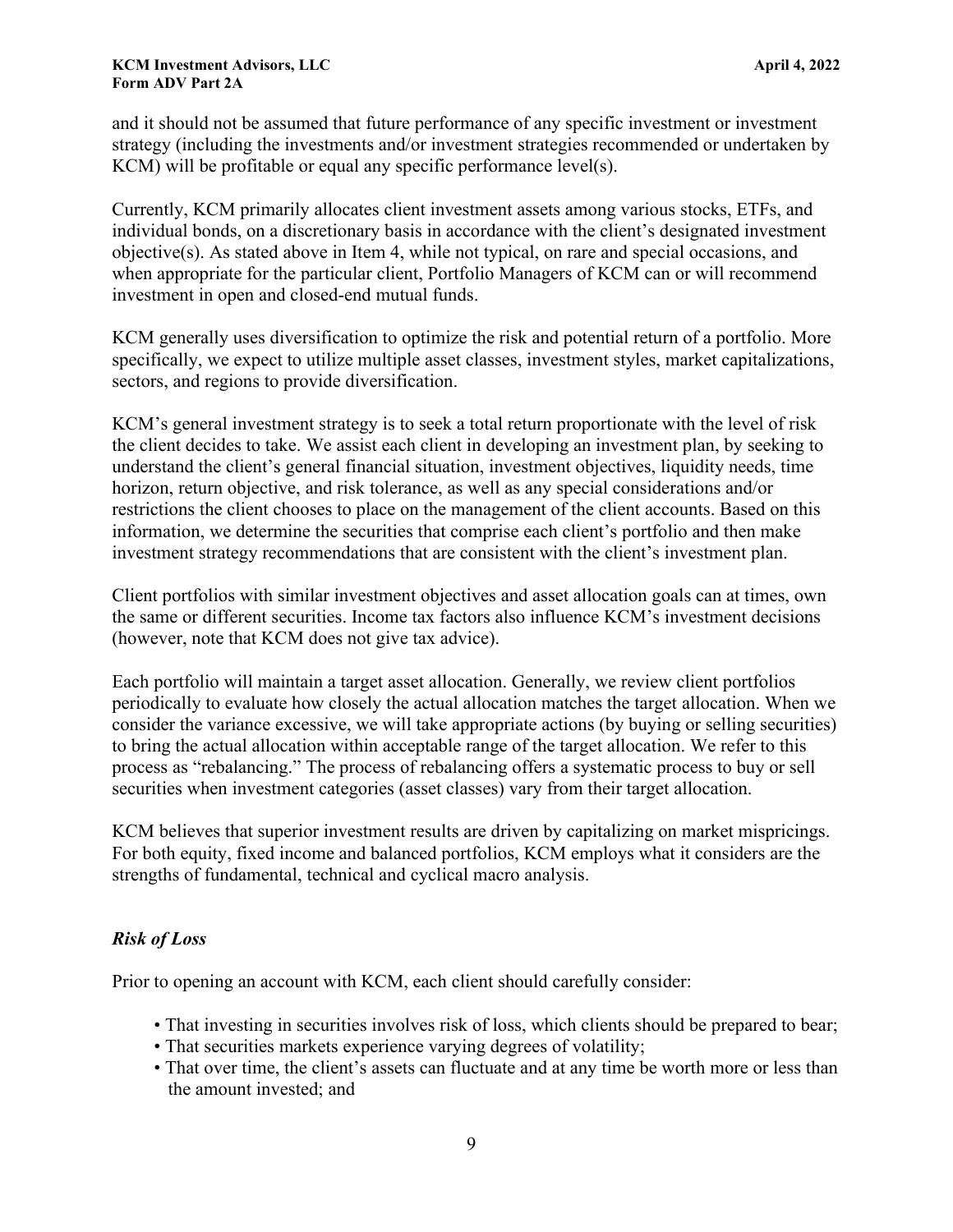• That clients should only commit assets that are long-term in nature, typically a minimum of a ten-year time horizon.

We do not guarantee that any investment strategy will meet its investment objectives or that an account will not suffer losses.

The prices of securities held in client accounts and the income they generate can decline in response to certain events taking place around the world. These include events directly involving the issuers of securities held as underlying assets of ETFs in a client's account, conditions affecting the general economy, and overall market changes. Other contributing factors include local, regional, or global political, social, or economic instability and governmental or governmental agency responses to economic conditions. Finally, currency, interest rate, and commodity price fluctuations can also affect security prices and income. For additional risk information please see appropriate ETF prospectuses.

## Risks of Securities

When investing in ETFs, investors have many choices. Each type has different features and different risks and rewards. Generally, the higher the potential return, the higher the risk of loss.

#### Exchange-Traded Funds (ETFs)

An ETF is a type of investment company (usually, an open‐end fund or unit investment trust) containing a basket of stocks or bonds that usually tracks a specific index or sector. An ETF is similar to an index mutual fund in that it will primarily invest in securities of companies that are included in a selected market index or that fall into a particular sector. Unlike traditional mutual funds, which can only be redeemed at the end of a trading day, ETFs trade throughout the day on an exchange. Like stock and bond mutual funds, the prices of the underlying securities and the overall market can affect ETF prices. Similarly, factors affecting a particular industry segment can affect ETF prices that track specific sectors. An investment in an ETF could lose money over short or even long periods. You should expect the ETFs share price and total return to fluctuate within a wide range, like the fluctuations of the overall stock market.

#### Interest Rate Risk

Interest rate risk refers to the risk that the market value of bonds will go down when interest rates go up. Because of this risk, investors can lose money in any bond fund or Bond ETF. Interest rate risk applies to investments in insured bonds and U.S. Treasury Bonds. Longer-term bonds tend to have higher interest rate risks.

## Credit Risk

Credit risk refers to the risk that companies or other issuers can fail to pay their debts (including the debt owed to holders of their bonds). Consequently, this affects, mutual funds and ETFs that hold these bonds. Credit risk is less of a factor for investments in insured bonds or U.S. Treasury Bonds. By contrast, those that invest in the bonds of companies with poor credit ratings generally will be subject to higher risk.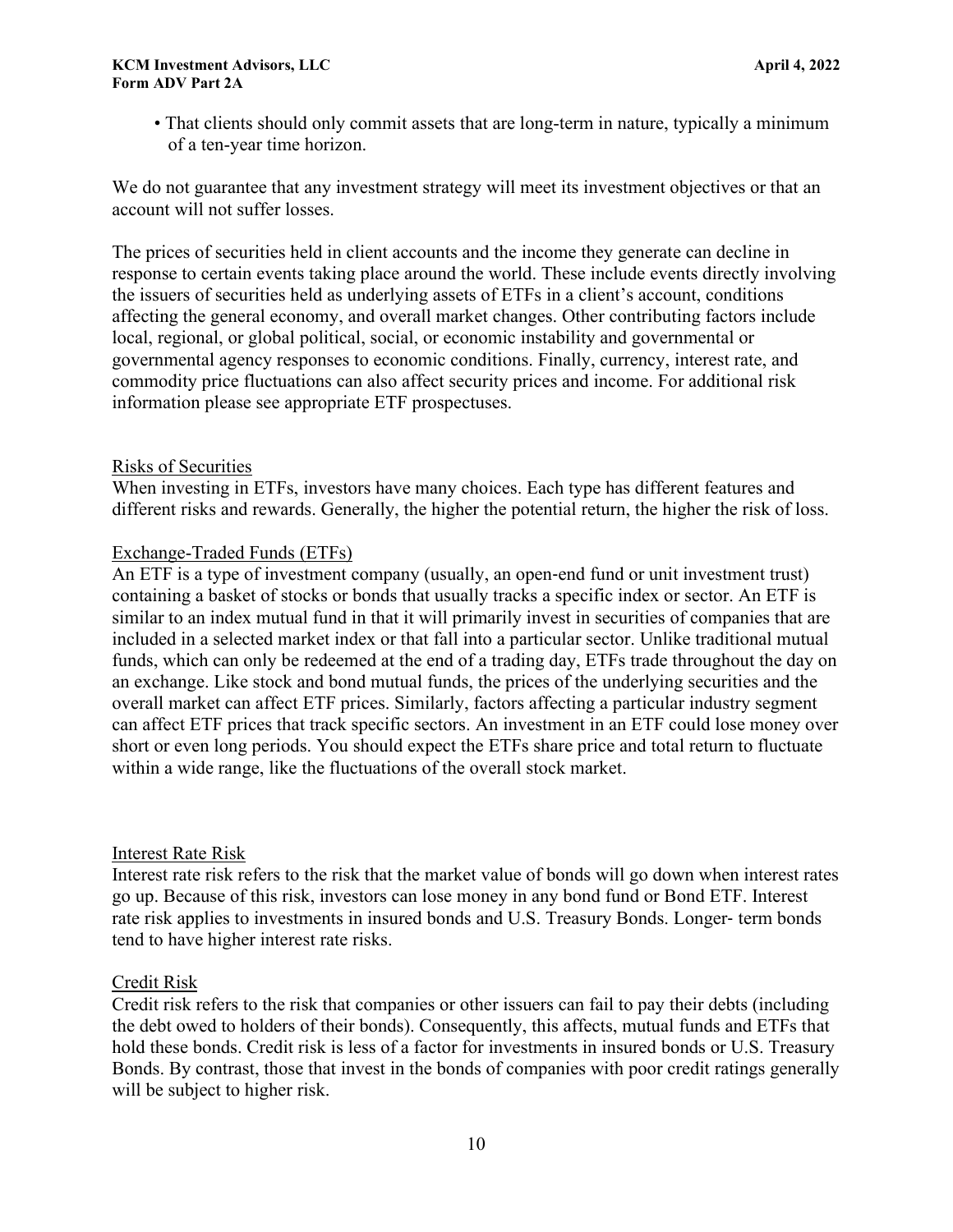## Prepayment Risk

Issuers can choose to pay off debt earlier than the stated maturity date on a bond. For example, if interest rates fall, a bond issuer can decide to "retire" its debt and issue new bonds that pay a lower rate. When this happens, proceeds from the sale of individual bonds or a bond fund will not be able to be reinvested the proceeds in an investment with as high a return or yield.

#### Stock ETFs

A stock ETF's values can rise and fall quickly (and dramatically) over short or even long periods. You should expect a stock ETF's share price and total return to fluctuate within a wide range. Overall stock market risk poses the greatest potential danger for investors in stock ETFs. Stock markets tend to move in cycles, with periods of rising prices and periods of falling prices. Stock prices can fluctuate for a broad range of reasons—such as the overall state of the economy or demand for particular products or services.

#### Other Considerations / Holdings

Occasionally, it will be decided to keep some of the portfolio assets that existed before the management account was established. These other investments can include: Common Stock, Preferred Stock, Individual Bonds and Certificates of Deposit.

KCM does not represent, guarantee or imply that the services or methods of analysis employed by us can or will predict future results, successfully identify market tops or bottoms, or insulate clients from losses due to market corrections or declines.

Clients are advised that they should only commit assets for management that can be invested for the long term, that volatility from investing can occur, and that all investing is subject to risk. Consequently, the value of an account can at any time be worth more or less than the amount invested. KCM does not represent, guarantee or imply that the services or methods of analysis employed by us can or will predict future results, successfully identify market tops or bottoms, or insulate clients from losses due to market corrections or declines.

# <span id="page-10-0"></span>**ITEM 9: DISCIPLINARY INFORMATION**

Registered investment advisers are required to disclose all material facts regarding any legal or disciplinary events that would be material to your evaluation of KCM or the integrity of KCM's management. KCM has no information applicable to this Item.

## <span id="page-10-1"></span>**ITEM 10: OTHER FINANCIAL INDUSTRY ACTIVITIES AND AFFILIATIONS**

KCM and our associated persons do not have any outside financial industry activities or financial industry affiliations.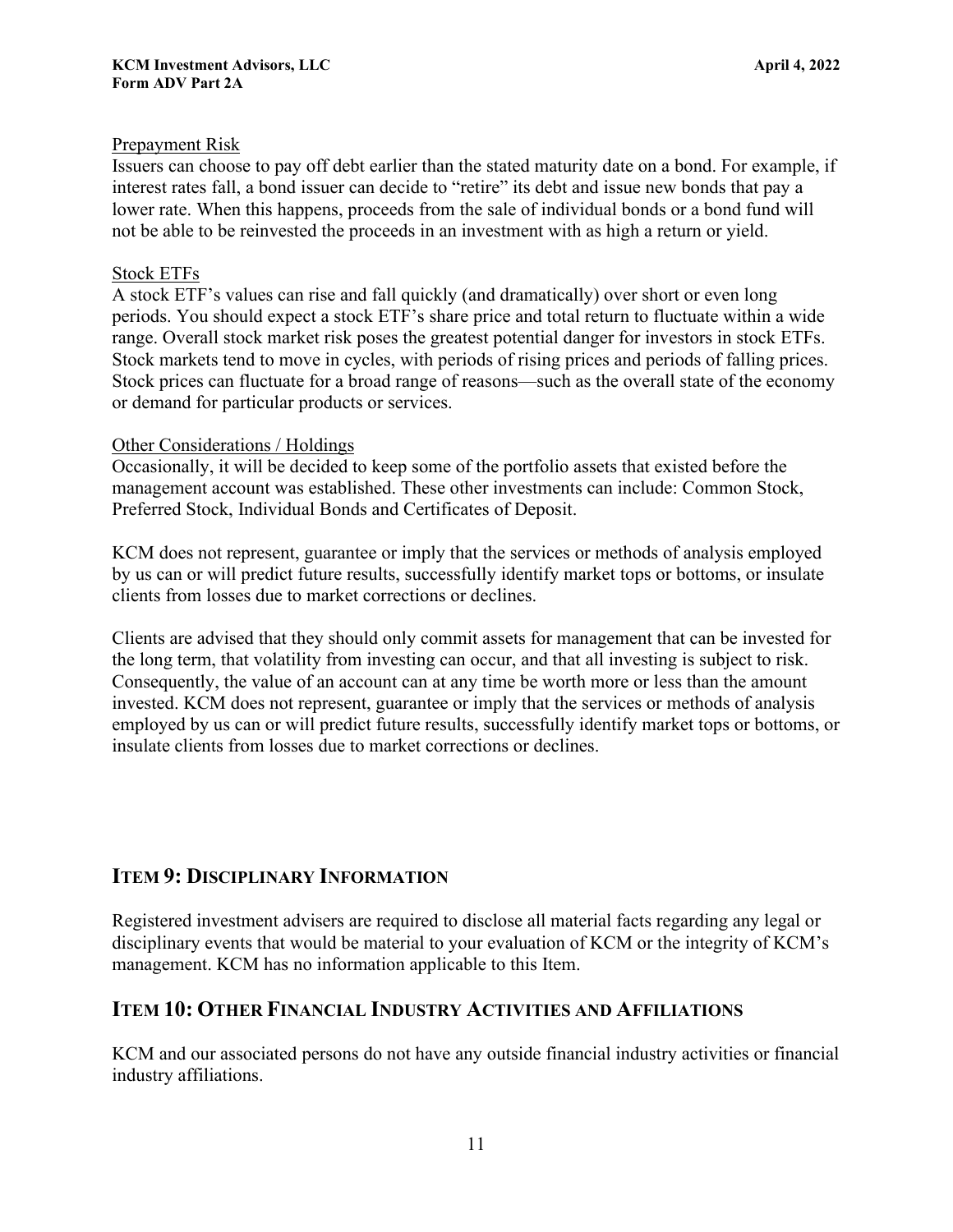# <span id="page-11-0"></span>**ITEM 11: CODE OF ETHICS, PARTICIPATION OR INTEREST IN CLIENT TRANSACTIONS AND PERSONAL TRADING**

## *Description of Code of Ethics*

KCM has adopted a Code of Ethics for all supervised persons of the firm describing its high standard of business conduct, and fiduciary duty to its clients. The Code of Ethics includes provisions relating to the confidentiality of client information, a prohibition on insider trading, restrictions on the acceptance of significant gifts, and personal securities trading procedures, among other things. All supervised persons at KCM must acknowledge the terms of the Code of Ethics annually, or as amended.

## *Participation or Interest in Client Transactions*

KCM's employees and managers are required to follow the Company's Code of Ethics. Subject to satisfying this company policy and applicable laws, managers, and employees of KCM can trade for their own accounts in securities, which are recommended to and/or purchased for their clients. KCM has adopted a written Code of Ethics designed to prevent any potential conflict of interest with client transactions. Thus, the Code designates certain classes of securities as exempt securities and certain classes of transactions as exempt transactions, based upon a determination that these would not materially interfere with the best interests of KCM's clients.

Additionally, in appropriate circumstances and consistent with a client's investment objectives, KCM anticipates that it will cause accounts over which it has full management authority to effect, and will recommend to investment advisory clients, the purchase or sale of securities in which accounts of KCM's other clients are at the same time effecting a purchase or sale in the same securities. Prior to entering into a specific transaction, a determination will be made by the persons performing the advisory duties for such account that participation in such transaction will most likely be relatively beneficial to such account.

## *Cross Trading*

Cross-trading is a practice where buy and sell orders for the same asset are offset without recording the trade on the exchange.

KCM will only consider a cross-trade for unlisted fixed income securities. Further, Cross-trades between two non-ERISA or non-related clients are only permitted if there are no client restrictions on such trades and KCM is not acting as a broker or principal and will not receive direct or indirect compensation such as a commission (other than its regular advisory fee). As a result of the extensive regulations surrounding cross trades, the Chief Compliance Officer or another member of the Senior Management Team must approve these transactions prior to execution.

## <span id="page-11-1"></span>*Personal Trading*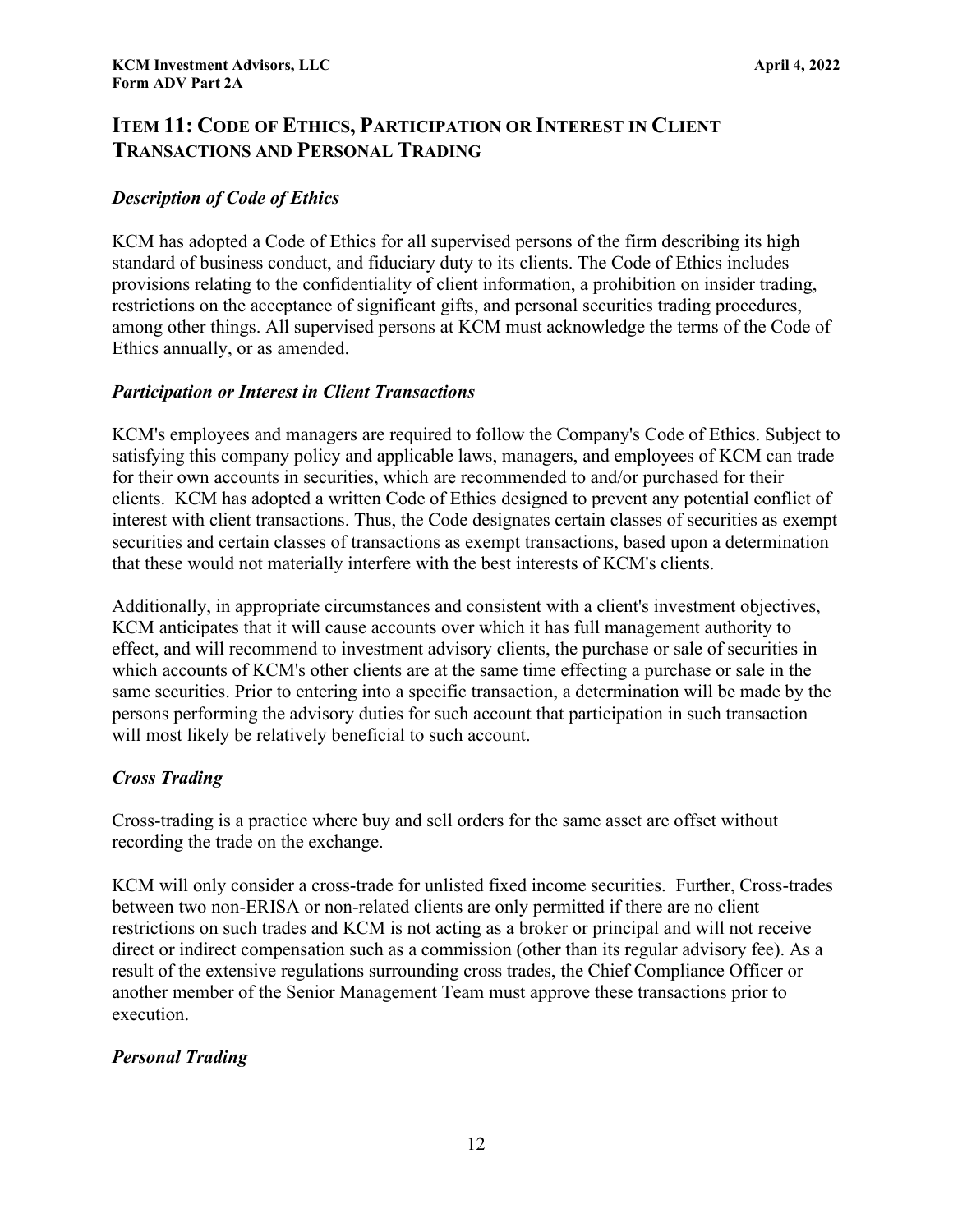Employee trading is regularly monitored under the Code of Ethics in order to ensure employees comply with the Code of Ethics, and to ensure the Code of Ethics reasonably addresses conflicts of interest between KCM and its clients.

KCM's clients or prospective clients can request a copy of the firm's Code of Ethics by calling us at (415) 461-7788.

# **ITEM 12: BROKERAGE PRACTICES**

## **Selection Criteria**

## The Custodian and Brokers We Use

KCM does not maintain custody of your assets that we manage although we can be deemed to have custody of your assets if you give us authority to withdraw assets from your account (see Item 15 – Custody, below). Your assets must be maintained in an account at a "qualified custodian," generally a broker-dealer or bank. We typically recommend that our clients use Charles Schwab & Co., Inc. ("Schwab"), a FINRA-registered broker-dealer, member SIPC, as the qualified custodian. We are independently owned and operated and not affiliated with Schwab. Schwab will hold your assets in a brokerage account and buy and sell securities when we instruct them to. While we recommend that you use Schwab as custodian/broker, you will decide whether to do so and open your account with Schwab or another custodian by entering into an account agreement directly with them.

## How We Select Brokers/Custodians

We seek to select a custodian/broker who will hold your assets and execute transactions on terms that are overall most advantageous when compared with other available providers and their services. We consider a wide range of factors, including these:

- Combination of transaction execution services along with asset custody services (generally without a separate fee for custody)
- Combination of transaction execution services along
- with asset custody services (generally without a separate fee for custody)
- Capability to execute, clear, and settle trades (buy and sell securities for your account)
- Capabilities to facilitate transfers and payments to and from accounts (wire transfers, check requests, bill payment, etc.)
- Breadth of investment products made available (stocks, bonds, mutual funds, exchangetraded funds (ETFs), etc.)
- Availability of investment research and tools that assist us in making investment decisions
- Quality of services
- Competitiveness of the price of those services (commission rates, margin interest rates, other fees, etc.) and willingness to negotiate them
- Reputation, financial strength, and stability of provider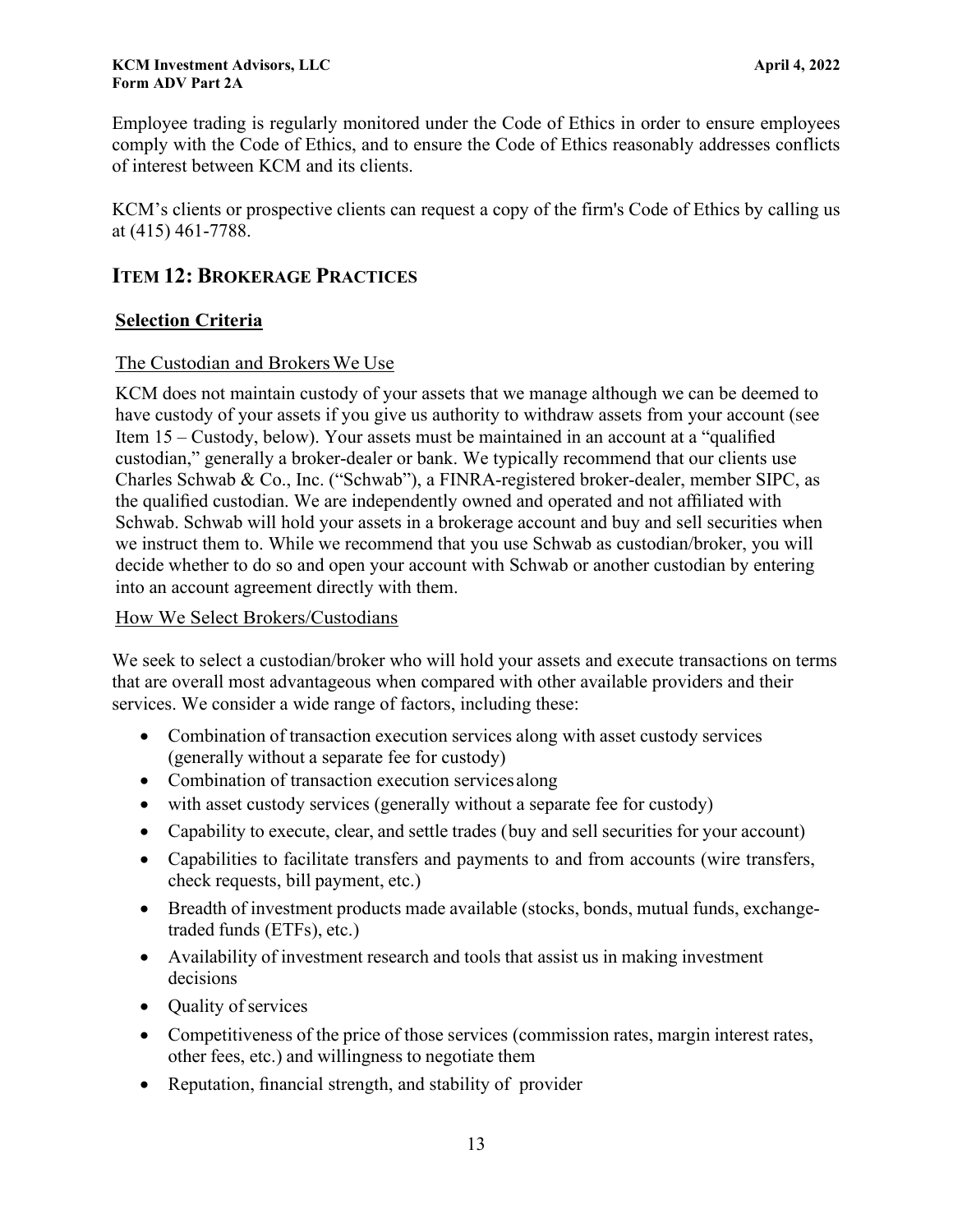- Their prior service to us and our other clients
- Availability of other products and services that benefit us, as discussed below (see "Products and Services Available to Us from Schwab")

## Your Custody and Brokerage Costs

For our clients' accounts it maintains, Schwab generally does not charge you separately for custody services but is compensated by charging you commissions or other fees on trades that it executes or that settle into your Schwab account. For some accounts, Schwab can charge you a percentage of the dollar amount of assets in the account in lieu of commissions. Schwab's commission rates and asset-based fees applicable to our client accounts were negotiated based on our commitment to maintain a certain amount of our clients' assets statement equity in accounts at Schwab. This commitment benefits you because the overall commission rates and asset-based fees you pay are lower than they would be if we had not made the commitment. In addition to commissions or asset-based fees Schwab charges you a flat dollar amount as a "prime broker" or "trade away" fee for each trade that we have executed by a different broker-dealer but where the securities bought or the funds from the securities sold are deposited (settled) into your Schwab account. These fees are in addition to the commissions or other compensation you pay the executing broker-dealer. Because of this, in order to minimize your trading costs, we have Schwab execute most trades for your account.

## Products and Services Available to Us

Schwab Advisor Services™ (formerly Schwab Institutional) is Schwab's business serving independent investment advisory firms like us. They provide our clients and us with access to its institutional brokerage— trading, custody, reporting, and related services—many of which are not typically available to Schwab retail customers. Schwab also makes available various support services. Some of those services help us manage or administer our clients' accounts, while others help us manage and grow our business. Here is a more detailed description of Schwab's support services:

## Services That Benefit You.

Schwab's institutional brokerage services include access to a broad range of investment products, execution of securities transactions, and custody of client assets. The investment products available through Schwab include some to which we might not otherwise have access or that would require a significantly higher minimum initial investment by our clients. Schwab's services described in this paragraph generally benefit you and your account.

# Services That Can, or Will Not Directly Benefit You.

Schwab also makes available to us other products and services that benefit us but can or will not directly benefit you or your account. These products and services assist us in managing and administering our clients' accounts. They include investment research, both Schwab's own and that of third parties. We can use this research to service all or some substantial number of our clients' accounts, including accounts not maintained at Schwab. In addition to investment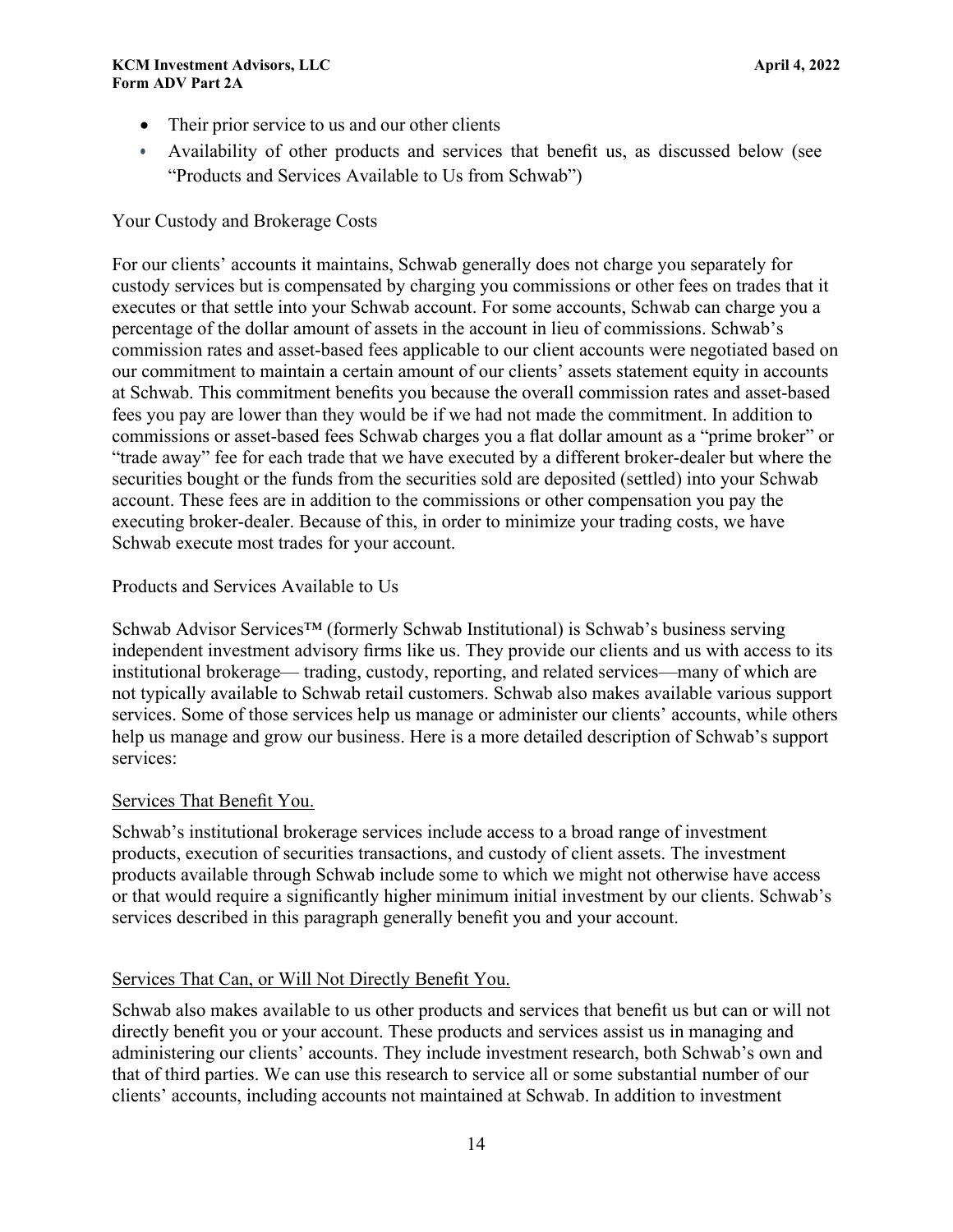research, Schwab also makes available software and other technology that: provide access to client account data (such as duplicate trade confirmations and account statements); facilitate trade execution and allocate aggregated trade orders for multiple client accounts; provide pricing and other market data; facilitate payment of our fees from our clients' accounts; and assist with back-office functions, recordkeeping, and client reporting.

## Services That Generally Benefit Only Us.

Schwab also offers other services intended to help us manage and further develop our business enterprise. These services include:

- educational conferences and events;
- technology, compliance, legal, and business consulting;
- publications and conferences on practice management and business succession; and
- access to employee benefits providers, human capital consultants, and insurance providers.

Schwab can provide some of these services itself. In other cases, it will arrange for third-party vendors to provide the services to us. Schwab can also discount or waive its fees for some of these services or pay all or a part of a third party's fees. Schwab can also provide us with other benefits such as occasional business entertainment of our personnel.

KCM does not have any contractual arrangements in place and does not currently use brokerage commissions to obtain products or services which do not qualify for the safe harbor rules in Section 28(e) of the Act as above.

Research services furnished by brokers and dealers with whom KCM and its affiliates effect transactions can be beneficial to certain of the accounts advised by KCM. It is recognized that a particular account can or will be charged a commission paid to a firm who supplied research services not utilized by such account. However, KCM expects that each account will be benefited overall by such practice because each is receiving the benefit of research services and the execution of such transactions not otherwise available to it without the allocation of transactions based upon the recognition of the value to such research services. KCM assesses its commission policies, rates and allocations. This review considers the contributions and value of research services received from broker-dealers.

## *Best Execution*

It is the policy and practice of KCM to strive for the best price and execution that are competitive in relation to the value of the transaction ("best execution"). In order to achieve best execution, KCM will use its best judgment to choose the broker-dealer most capable of providing the brokerage services necessary to obtain the best overall qualitative execution.

Although KCM will strive to achieve the best execution possible for client securities transactions, this does not require it to solicit competitive bids and KCM does not have an obligation to seek the lowest available commission cost. In seeking best execution, the determinative factor is not the lowest possible cost, but whether the transaction represents the overall best qualitative execution, taking into consideration the full range of a brokerdealer's services, including among other things, the value of research provided, execution capability, commission rates, and responsiveness. Consistent with the foregoing, while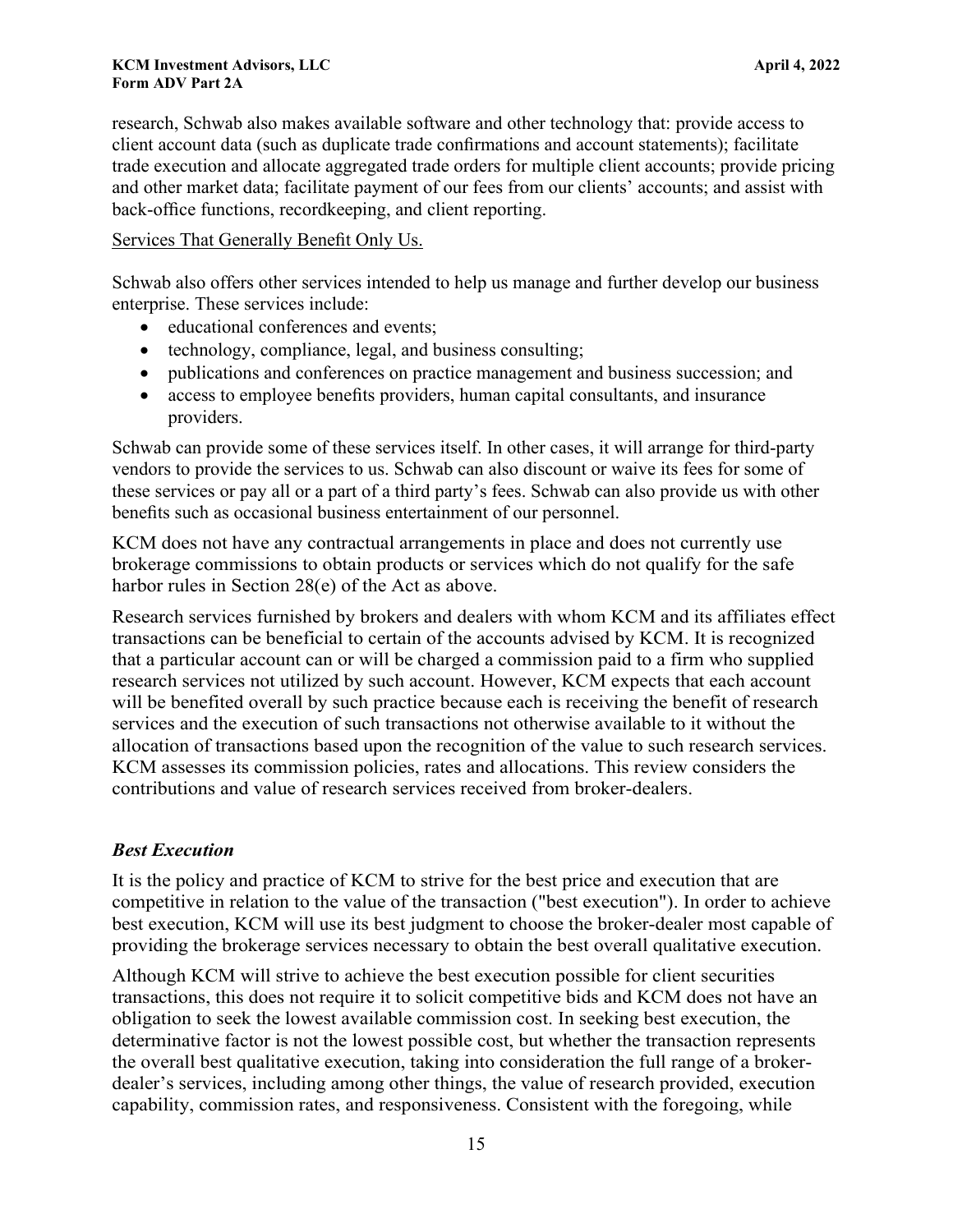KCM will seek competitive rates, it perhaps will not necessarily obtain the lowest possible commission rates for client transactions KCM is not required to negotiate "execution only" commission rates, thus the client can be deemed to be paying for research and related services (i.e., "soft dollars") provided by the broker which are included in the commission rate.

To ensure that brokerage firms recommended by KCM are conducting overall best qualitative execution, KCM will periodically (and no less often than annually) evaluate the trading process and brokers utilized. KCM's evaluation will consider the full range of brokerage services offered by the brokers, which can include, but is not limited to price, commission, timing, research, aggregated trades, capable floor brokers or traders, competent block trading coverage, ability to position, capital strength and stability, reliable and accurate communications and settlement processing, use of automation, knowledge of other buyers or sellers and administrative ability.

## *Research and other Soft Dollar Benefits*

In placing orders for the purchase and sale of securities for its clients, KCM seeks quality execution at favorable prices through responsible broker-dealers. In selecting broker-dealers to execute transactions, KCM considers such factors as the broker's reliability, the quality of its execution services, its financial condition, its commission rates on agency transactions, and the general brokerage and research services that it can or will provide. As authorized in Section 28(e) of the Securities Exchange Act of 1934, KCM can or will cause its clients to pay a brokerdealer that provides brokerage and research and portfolio analysis services to KCM an amount of commissions in excess of the commissions that another broker-dealer would have charged for effecting a transaction.

Research services furnished by brokers and dealers with whom KCM and its affiliates effect transactions can be beneficial to certain of the accounts advised by KCM. It is recognized that a particular account can be charged a commission paid to a firm who supplied research services not utilized by such account. However, KCM expects that each account will be benefited overall by such practice because each is receiving the benefit of research services and the execution of such transactions not otherwise available to it without the allocation of transactions based upon the recognition of the value to such research services. KCM assesses its commission policies, rates and allocations. This review considers the contributions and value of research services received from broker-dealers.

The Advisor makes extensive use of computers, computer peripherals, software, and computer databases in its investment management and securities analysis process. KCM uses a centralized portfolio management system, which includes block trading, portfolio management and securities price data collection.

Under KCM's "Section 28(e)" soft dollar policy, our research and trading departments have in the past and can in the future engage with the following research resources paid for by soft dollar transactions.

Bloomberg, (news, technical and fundamental analysis) Thomson Financial Eikon, (portfolio analytics and securities analysis)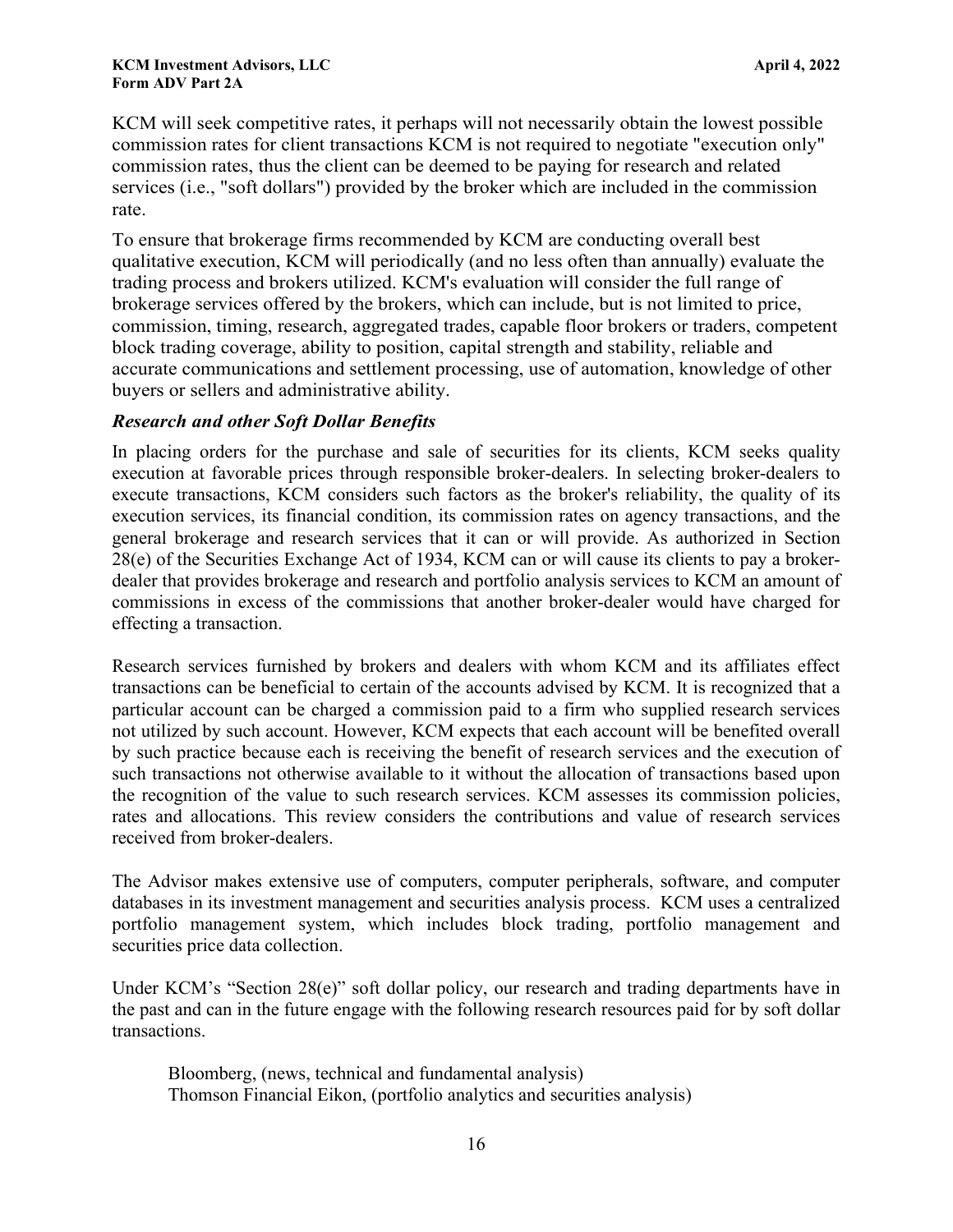Advent Axys (portfolio management, analysis) ISI Group (economics and portfolio strategy) Ned Davis Research (economics and portfolio strategy)

KCM conducts trades with brokers that provide internally generated proprietary research in the form of research reports on economic data, industries and individual firms. The research services can be useful in servicing any of the Advisor's accounts, but not all of the research can be useful to the account for which the particular transaction was effected. The Advisor does not allow for soft dollars to be used to correct trading errors. We maintain these policies regarding soft dollars are in full compliance with Section 28(e) of the Securities Exchange Act and the Advisor does not engage in any activity that is outside the scope of Section 28(e).

When it uses client brokerage commissions (or markups or markdowns) to obtain research or other products or services, it receives a benefit because it does not have to produce or pay for the research, products or services.

When KCM uses client brokerage commissions to obtain research or other products or services, it receives a benefit because it does not have to produce or pay for the research, products or services.

Brokerage transactions in OTC equity securities affected on behalf of our clients can sometimes be done on an agency basis rather than through market makers. Hence, clients pay commissions to broker-dealers for effecting such transactions and pay the market makers the mark-ups or mark-downs included in the offering or bid prices of the securities purchased or sold.

The role of the CEO as it pertains to soft dollar arrangements includes, but is not limited to (annually):

- Reviewing soft dollar arrangements with all brokers;
- Determining if the soft dollar arrangements are within the scope of Section 28(e) and approving them;
- Making appropriate mixed-use determinations and allocations for trade decisions that were supported by soft dollar research and trades that were not;
- Discussing and documenting the value of the research obtained with soft dollars;
- Monitoring soft dollar arrangements and bringing any material deviations from policy to the attention of the Chief Compliance Officer.

## *Directed Brokerage*

If requested by a client, KCM can accept written direction from a client regarding the use of a particular broker-dealer to execute some or all transactions for the client. In that case, the client will negotiate terms and arrangements for the account with that broker-dealer, and KCM will not seek better execution services or prices from other broker-dealers or be able to "batch" clienttransactions for execution through other broker-dealers with orders for other accounts managed by KCM and KCM will have limited ability to ensure the broker-dealer selected by the client will provide best possible execution. As a result, the client can pay higher commissions or other transaction costs or greater spreads, or receive less favorable net prices, on transactions for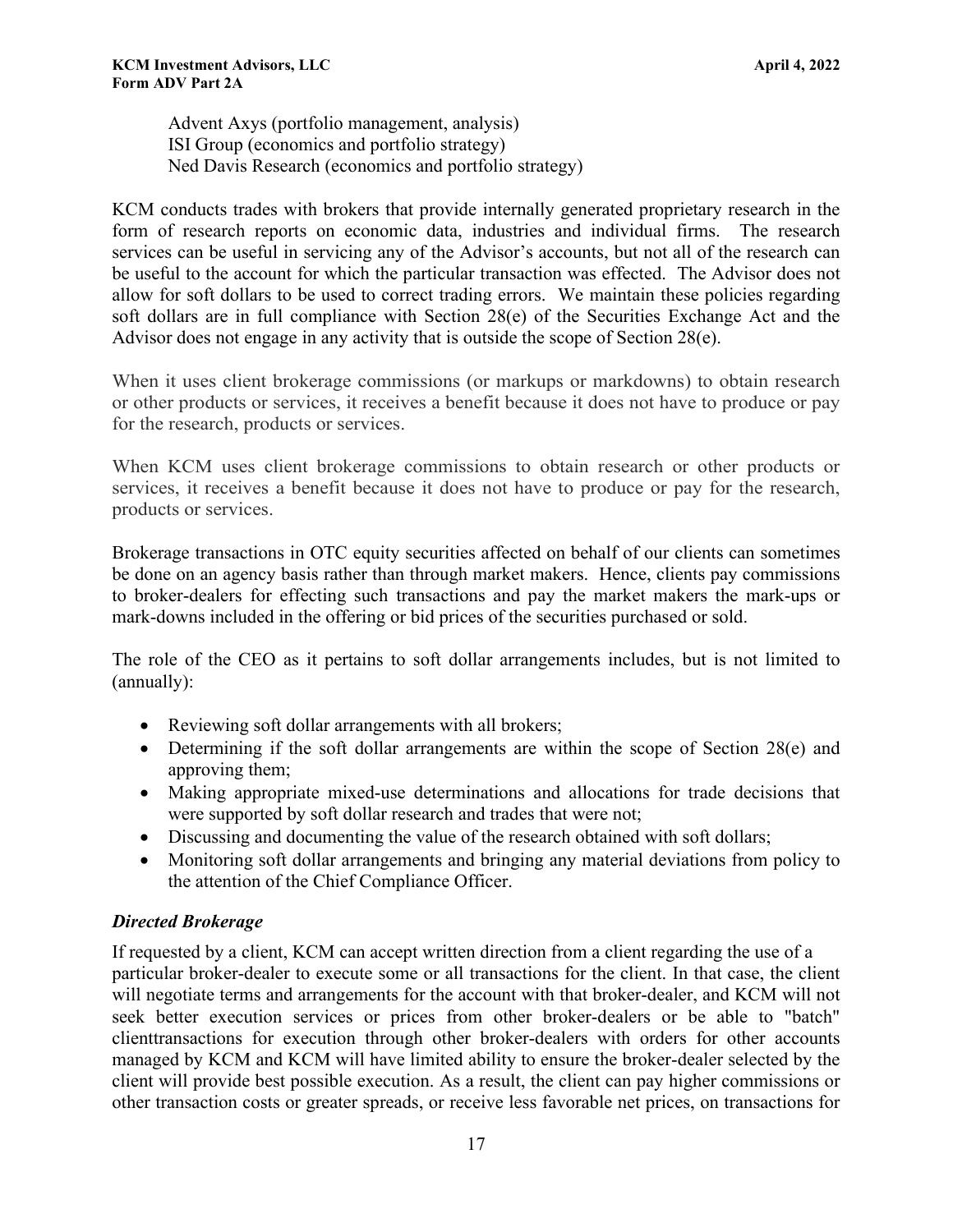the account than would otherwise be the case. Subject to its duty of best execution, KCM can decline a client's request to direct brokerage if, in KCM's sole discretion, such directed brokerage arrangements would result in additional operational difficulties or violate restrictions imposed by other broker-dealers.

## *Trade Aggregation and Allocation*

Transactions for each client will be effected independently, unless KCM decides to purchase or sell the same securities for several clients at approximately the same time. KCM performs investment management services for various clients, some of which can have similar investment objectives. KCM can aggregate sale and purchase orders with other client accounts and proprietary (employee) accounts that have similar orders being made at the same time, if in KCM's judgment such aggregation is reasonably likely to result in an overall economic benefit to the affected accounts. Such benefits can include better transaction prices and lower trade execution costs. KCM can (but is not obligated to) combine or "batch" such orders to obtain best execution, to negotiate more favorable commission rates, or to allocate equitably among KCM's clients differences in prices and commissions or other transaction costs that might have been obtained had such orders been placed independently. If all aggregate orders do not fill at the same price, transactions will generally be averaged as to price and allocated among participating accounts pro rata to the purchase and sale orders placed for each participating account on any given day. If such orders cannot be fully executed under prevailing market conditions, KCM can allocate the securities traded among participating accounts and each similar order in a manner which it considers equitable, taking into consideration, among other things, the size of the orders placed, the relative cash positions of each account, the investment objectives of the accounts, and liquidity of the security.

# <span id="page-17-0"></span>**ITEM 13: REVIEW OF ACCOUNTS**

Review of Accounts: Accounts are reviewed on a regular basis by a senior member of the portfolio management team assigned to the client account. Accounts are reviewed:

- (1) when a decision has been made regarding a security held in the account, such as the addition, liquidation or the change of a position
- (2) when prompted by client communication
- (3) when notified of a contribution or withdrawal of assets
- (4) when a decision has been made to alter the asset allocation
- (5) at the discretion of the portfolio manager
- (6) when manager has determined that market price fluctuation (equity or fixed income asset classes), style drift or other market factors have moved to the extent that allocation thresholds might be out of target objectives.

Portfolio Managers and their Portfolio Assistants maintain a record of client objectives, risk profile, restrictions and unique guidelines. On a quarterly basis, the Portfolio Manager and or the Portfolio Assistant will review portfolio performance, composition, and adherence to written objectives. Further, at the beginning of each new calendar quarter, Portfolio Managers will attest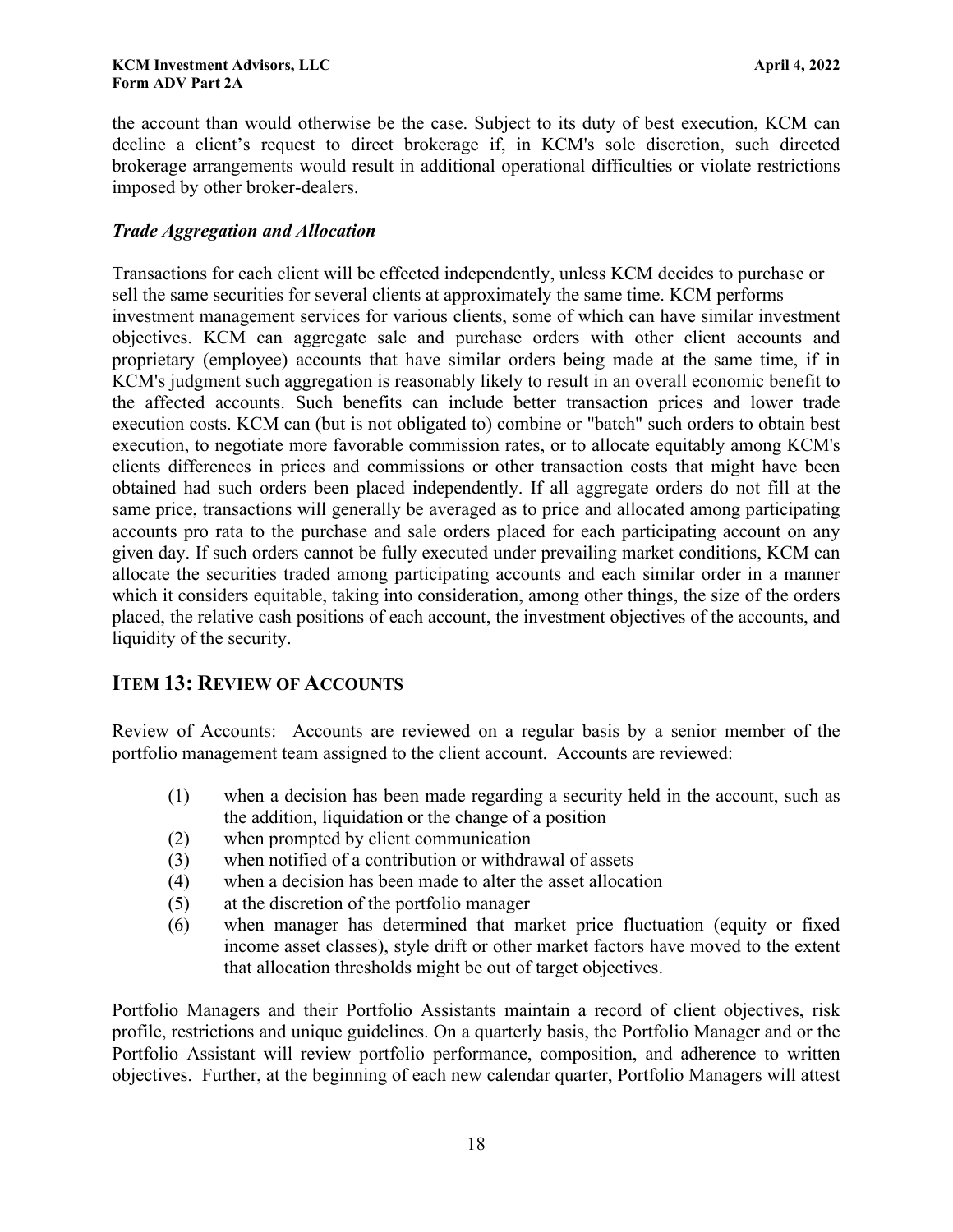formally that all client account have been reviewed and checked against stated investment objectives, if any.

Objectives, constraints, restrictions and asset composition can and do change for many clients. The Portfolio Manager will maintain notes to any modifications made for client, and the client will be sent an email within 48 hours of such changes made outlining the new mandate, understanding or other adjustments agreed to.

Client portfolio reports are furnished to each client on a quarterly basis. Reports generally include a written Market Commentary, Portfolio Summary, Assets in Portfolio, and Transaction Schedule. Additional reports can be provided upon request.

# <span id="page-18-0"></span>**ITEM 14: CLIENT REFERRALS AND OTHER COMPENSATION**

We receive an economic benefit from Schwab in the form of the support products and services it makes available to us and other independent investment advisors that have their clients maintain accounts at Schwab. These products and services, how they benefit us, and the related conflicts of interest are described above (see Item 12 – Brokerage Practices). The availability of Schwab's products and services to us is not based on our giving particular investment advice, such as buying particular securities for our clients.

KCM has entered into an agreement with Charles Schwab & Co., Inc. an independent and unaffiliated broker-dealer ("Schwab") to participate in the Schwab Advisor Network ("the Service"), an advisor referral service designed to help investors find an independent professional Investment Manager/Advisor in their area. KCM has agreed to pay Schwab a fee for participating in the Service. This fee can be increased, decreased or waived by Schwab from time to time. Schwab does not supervise Advisor and has no responsibility for KCM's management of clients' portfolios or Advisor's other advice or services.

KCM pays Schwab fees to receive client referrals through the Service. KCM's participation in the Service can raise potential conflicts of interest described below.

- I. KCM pays Schwab a Participation Fee on all referred clients' accounts that are maintained in custody at Schwab and a Non-Schwab Custody Fee on all accounts that are maintained at, or transferred to, another custodian.
- II. The Participation Fee paid by KCM is a percentage of the fees the client owes to KCM or a percentage of the value of the assets in the client's account, subject to a minimum Participation Fee.
- III. KCM pays Schwab the Participation Fee for so long as the referred client's account remains in custody at Schwab. The Participation Fee is billed to KCM quarterly and can or will increase, decrease or waived by Schwab from time to time.

IV. The Participation Fee is paid by KCM and not by the client.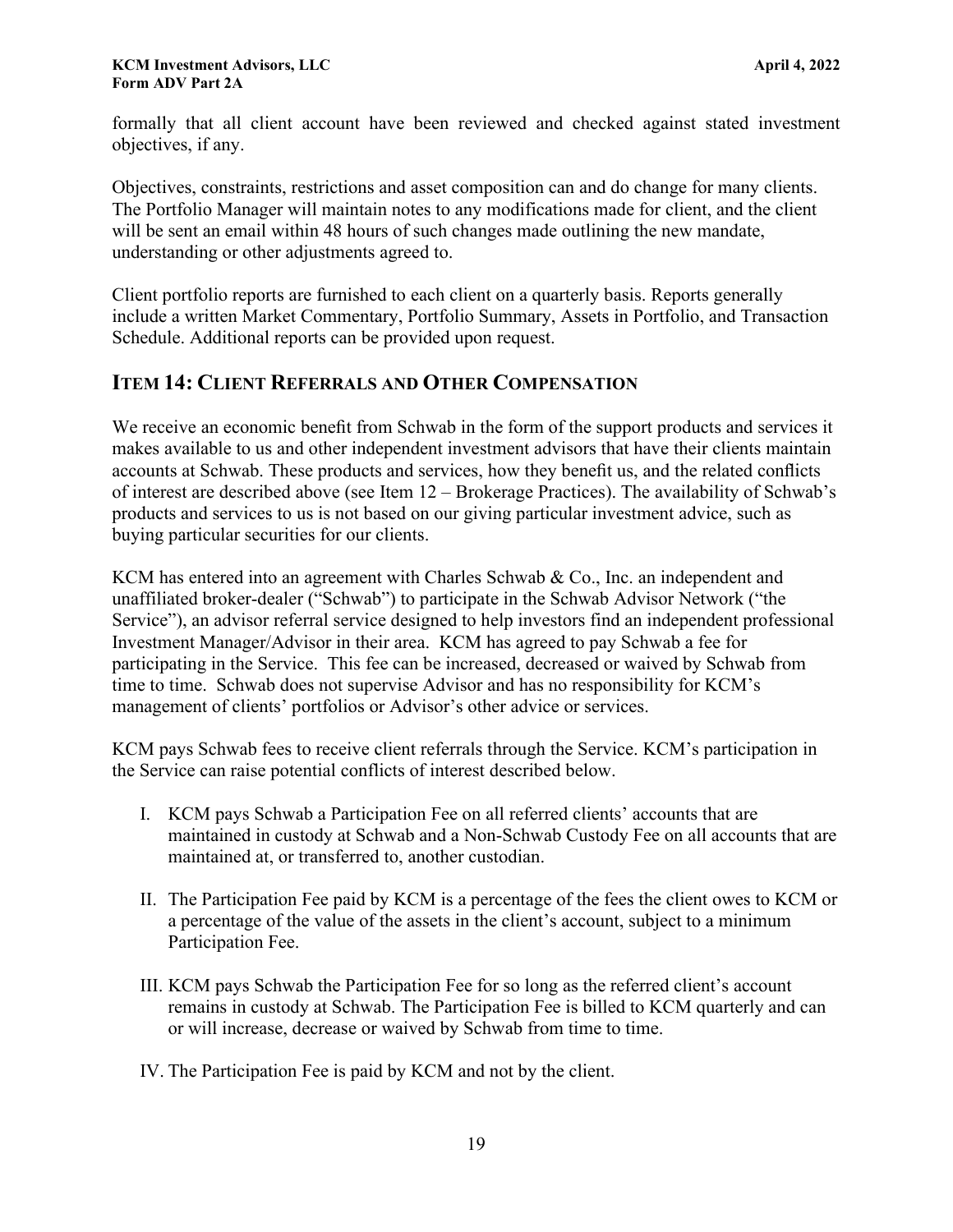V. KCM has agreed not to charge new clients referred through the Service after October 1, 2017 fees or costs greater than the fees or costs KCM charges clients with similar portfolios who were not referred through the Service after October 1, 2017.

KCM generally pays Schwab a Non-Schwab Custody Fee if custody of a referred client's account is not maintained by, or assets in the account are transferred from Schwab. This Fee does not apply if the client was solely responsible for the decision not to maintain custody at Schwab. The Non-Schwab Custody Fee is a one-time payment equal to a percentage of the assets placed with a custodian other than Schwab. The Non-Schwab Custody Fee is higher than the Participation Fees Advisor generally would pay in a single year. Thus, KCM will have an incentive to recommend that client accounts be held in custody at Schwab.

The Participation and Non-Schwab Custody Fees will be based on assets in accounts of KCM' s clients who were referred by Schwab and those referred clients' family members living in the same household. Thus, KCM will have incentives to encourage household members of clients referred through the Service to maintain custody of their accounts and execute transactions at Schwab and to instruct Schwab to debit KCM's fees directly from the accounts.

For accounts of KCM's clients maintained in custody at Schwab, Schwab will not charge the client separately for custody but will receive compensation from KCM's clients in the form of commissions or other transaction-related compensation on securities trades executed through Schwab. Schwab also will receive a fee (generally lower than the applicable commission on trades it executes) for clearance and settlement of trades executed through broker-dealers other than Schwab. Schwab's fees for trades executed at other broker-dealers are in addition to the other broker-dealer's fees. Thus, KCM can have an incentive to cause trades to be executed through Schwab rather than another broker-dealer. KCM nevertheless, acknowledges its duty to seek best execution of trades for client accounts. Trades for client accounts held in custody at Schwab can be executed through a different broker-dealer than trades for KCM's] other clients. Thus, trades for accounts custodied at Schwab can be executed at different times and different prices than trades for other accounts that are executed at other broker-dealers.

KCM can or will recommend to a client a broker/dealer that has referred clients to KCM only when KCM believes that said broker/dealer is capable of providing the high level of services to the client and when fees and expenses associated with said broker/dealer are deemed to be fair and reasonable for the level of service provided. In some cases, KCM will direct brokerage to certain brokers or dealers who have also referred clients to KCM. Under such circumstances, the client is not, in all instances, assured of the lowest commissions and/or broker/dealer compensation. In addition to the Service as mentioned in paragraph above, KCM participates and/or can at a future date participate in a number of referral programs that provide qualified leads to KCM. Participation in these programs can pose potential conflicts of interest. KCM does not directly compensate the program sponsor for these leads. The leads are not required to custody their assets with the program sponsor. If the lead decides to engage the services of the program sponsor, it should be assumed that the program sponsor will be the primary broker for the account and, as a result, will receive compensation in the form of brokerage commissions and related fees by the sponsor for the account.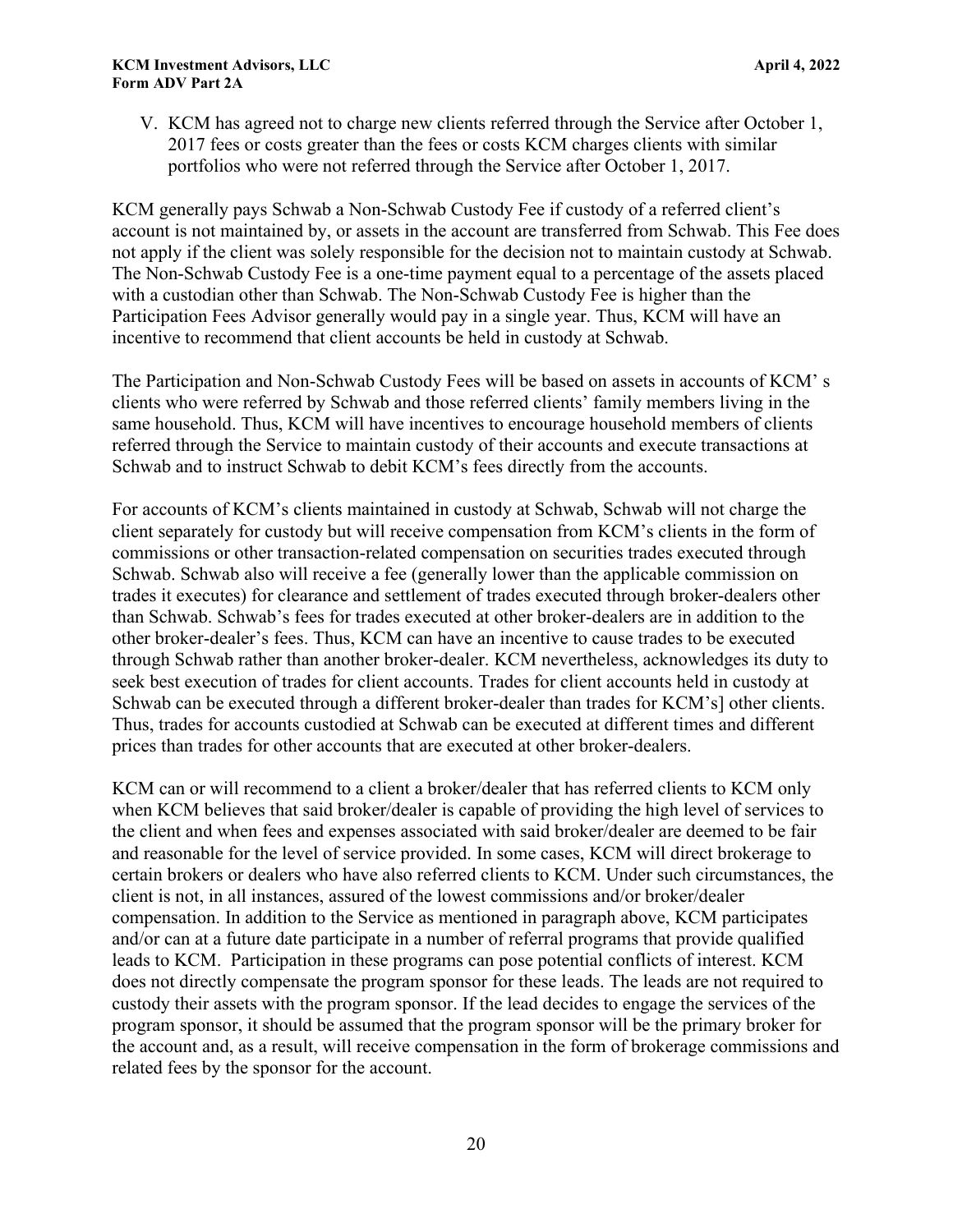# <span id="page-20-0"></span>**ITEM 15: CUSTODY**

In accordance with Rule 206(4)-2 of the Advisers Act, we are deemed to have custody of your assets if you authorize us to instruct Schwab to deduct our advisory fees directly from your account. Schwab maintains actual custody of your assets. You will receive account statements directly from Schwab at least quarterly. They will be sent to the email or postal mailing address you provided to Schwab. You should carefully review those statements promptly when you receive them. We also urge you to compare Schwab's account statements with the periodic account statements you will receive from us.

KCM does not physically possess client funds or securities. If funds or securities are inadvertently received by KCM, they are returned to the sender within three business days upon receipt.

## <span id="page-20-1"></span>**ITEM 16: INVESTMENT DISCRETION**

Generally, KCM clients grant it full discretionary authority over securities purchases and sales, subject to investment objectives and guidelines that are established by agreement between KCM and the client at the time the account is opened. Absent instructions to the contrary from the client, KCM has the authority to determine, without obtaining specific client consent, the securities to be bought or sold, amount of securities to be bought or sold, broker/dealer to be used and commission rates to be paid.

The investment advice given to each client is based on the client's investment objectives and individual needs. KCM will rely upon you, the client, to update us about any changes in your life or in the status of the account that can affect issues such as risk tolerance, income requirements, taxes, investment time horizon, downside risk, or return requirement. KCM does not believe in a one-size-fits-all approach, and our business is structured to provide individualized and customized accounts advice, structure and management.

In certain situations, client accounts can come to KCM with stock, bond or mutual fund holdings identified by the client to be retained or client desires to control the size and value of this holding in the portfolio account. At the beginning of our client/advisor relationship, KCM will code these securities as "Un-Managed" (previously "Unsupervised"). We shall not vote proxies, have dispositive power, nor vote on issues relating to tender offers or recapitalizations. Accordingly, it is incumbent upon you, the de-facto owner of these Un-Managed securities to obtain the necessary forms from your broker or custodian to vote proxies and other corporate governance issues that arise from time to time. KCM will identify these holdings clearly and distinctly as "Un-Managed" on each regularly prepared statement of account. Through this disclosure, KCM relinquishes all responsibility for these securities, their merits or suitability for the portfolio or the account holder and will not be included as a billable asset or part of the billable account in accordance with our fee schedule as defined in this document.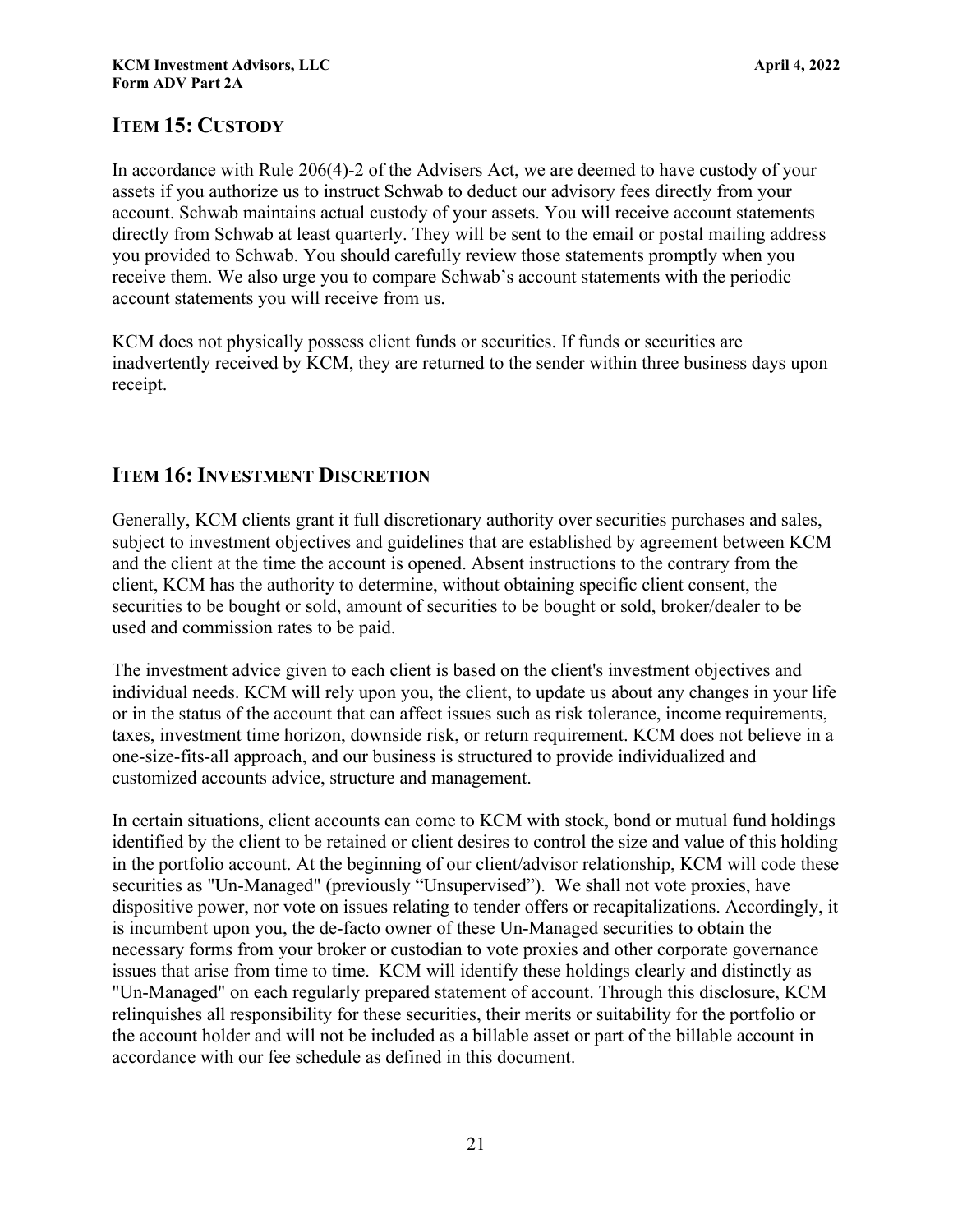Where KCM has discretion to select the executing broker, KCM will endeavor to select those brokers or dealers which will provide the best services at the lowest commission rates possible. The reasonableness of commissions is based on the broker's ability to provide professional services, competitive commission rates, research and other services, which will help KCM in providing investment management services to clients. KCM can, therefore, recommend the use of (or use) a broker who provides useful research and securities and portfolio management services even though a lower commission can be charged by a broker who offers no research services and minimal securities transaction assistance.

# <span id="page-21-0"></span>**ITEM 17: VOTING CLIENT SECURITIES**

Proxy voting policies and procedures are required by Rule 206(4)-6 of the Advisers Act. KCM's Proxy Voting Policy and Procedures, which are currently effective, are reviewed at least annually to ensure that they are adequate and effective.

KCM has adopted Proxy Voting Policy Procedures that are reasonably designed to ensure that KCM is voting in the best interest of its clients. In our ongoing effort to better serve you, KCM has contracted with Institutional Shareholder Services (ISS) Proxy Voting and Securities Class Action Services. ISS is the global leader in their field of expertise and believe it to be a clear benefit for our clients to have experts provide class action litigation monitoring and claim filing effective June 30, 2016.

In the past, KCM Investment Advisors LLC has processed claims on behalf of our clients. With the proliferation of class action suits against corporations in which some of our clients are invested, we feel it is important to provide all of our clients the ability to participate in the recovery of any and all claims from such suits. Industry spokespeople anticipate \$200 Billion in class action awards to be paid out over the next decade. KCM believes that contracting with outside experts in the field for monitoring, filing, administrating and payment processing is in the best interest of all our clients and employees.

Aside from freeing KCM to focus on your portfolios, having ISS as a business partner to process and file class action claims should capture more awards available. ISS monitors each claim you have, collects the applicable documentation, interprets the terms of each settlement, files the appropriate claim form, interacts with the administrators and distributes your award on your behalf. KCM has negotiated a discounted contingency fee of 20% for its clients, which ISS will automatically subtract from an award when the award is paid.

Upon the commencement of this service, ISS will look back through available records and make filings for any and all cases that remain open for claims to be filed.

We are pleased to provide this service to you and are confident the outsourcing of this specialized organization will benefit our clients. You have to opportunity to *"OPT –OUT"* of this service if you choose.

**Note: KCM will not vote a client's proxy or process Securities Class action claims after a client has terminated it advisory relationship with KCM.**